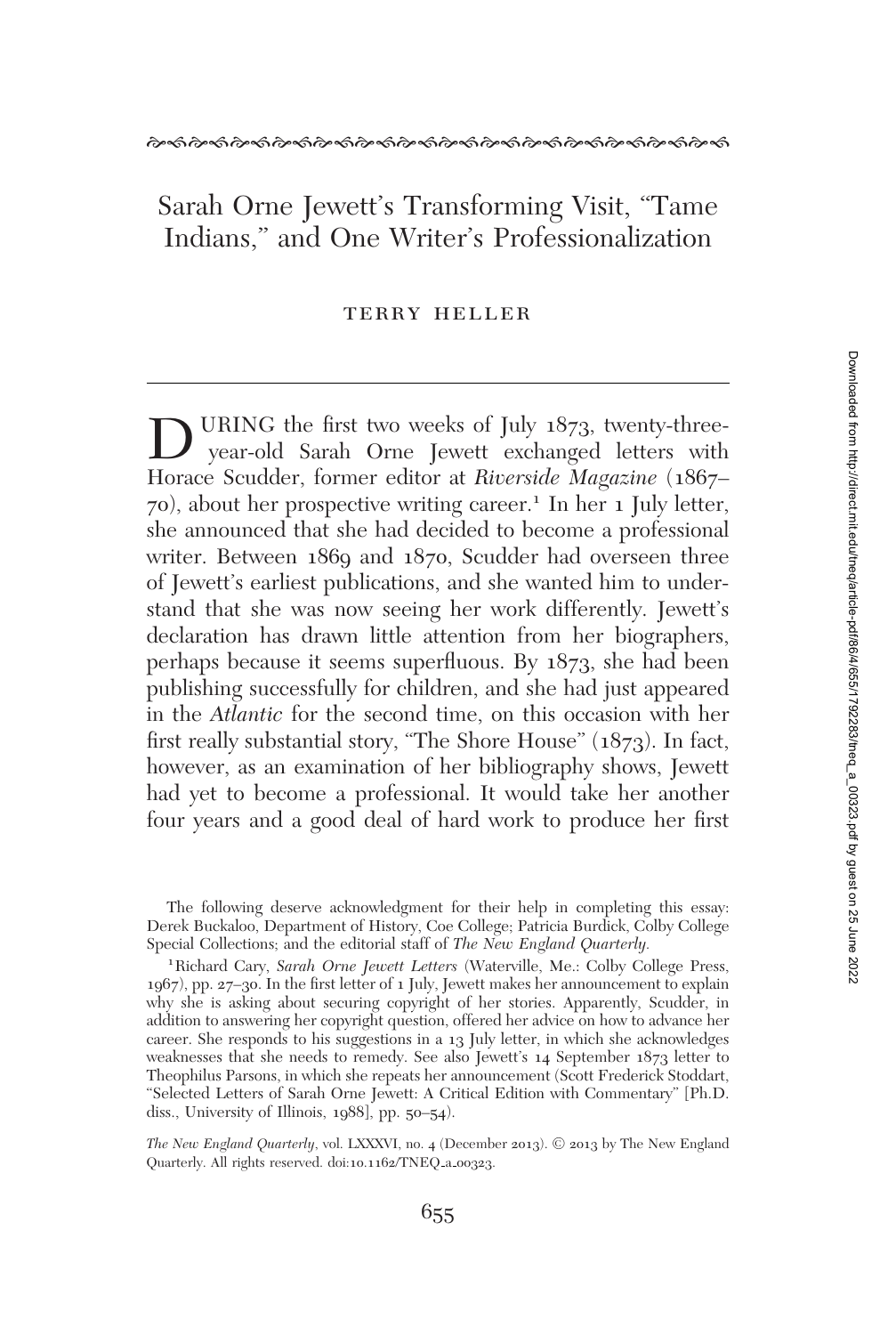book, *Deephaven* (1877). And only thereafter, in about 1879, did she begin to place her writing regularly in the *Atlantic* and *Harper's*. 2

In her two July letters to Scudder, Jewett confesses to an attitude that had been latent in her diaries and correspondence before that date: she had undertaken her previous writing in an amateur spirit, and she understood the resulting compositions to be such. In the first communication, she explains, "I am getting quite ambitious and really feel that writing is my work—my business perhaps; and it is so much better than making a mere amusement of it as I used. . . . I am glad to have something to do in the world and something which may prove very helpful and useful if I care to make it so, which I certainly do." When she says writing is not merely her work but her "business perhaps," she stresses the seriousness of her newfound understanding of her vocation by alluding to Jesus's reply to his worried parents, who found their missing twelve-year-old in the temple, conversing with learned men: "How is it that ye sought me? wist ye not that I must be about my Father's business" (Luke 2:49)? Like Nan in *A Country Doctor* (1884), Jewett is persuaded that God has given her a talent for the work of writing, and she sets out to perfect it.<sup>3</sup>

As her biographers reveal, in her early twenties, Jewett engaged in a spiritual and moral quest for meaning and purpose.<sup>4</sup> On 23 May 1873, not long before she would write her 1 July letter to Scudder, she associates her recent vocational commitment with a visit, the previous November, to Green Bay,

<sup>2</sup>See Cary, *Sarah Orne Jewett Letters,* p. 17, for information about Horace Scudder. Bibliographic information about Jewett's works appears in the "Chronological List of the Works of Sarah Orne Jewett" at the online archive *The Sarah Orne Jewett Text*

*Projection Project: Properties* in the temple at the end of chapter 19, when she in the temple at the end of chapter 19, when she asserts that her medical vocation is a true divine calling: "Listen, Aunt Nancy! I must be about my business; you do not know what it means to me, or what I hope to make it mean to other people" (Jewett, *Novels and Stories* [New York: Library of America College Edition/Penguin, 1996], p. 344). In chapter 18, Nan says "God would not give us the same talents if what were right for men were wrong for women" (p. 327).

<sup>4</sup>Paula Blanchard, *Sarah Orne Jewett* (New York: Addison-Wesley, 1994), chap. 7, and Elizabeth Silverthorne, *Sarah Orne Jewett: A Writer's Life* (Woodstock, N.Y.: Overlook Press, 1993), chap. 3.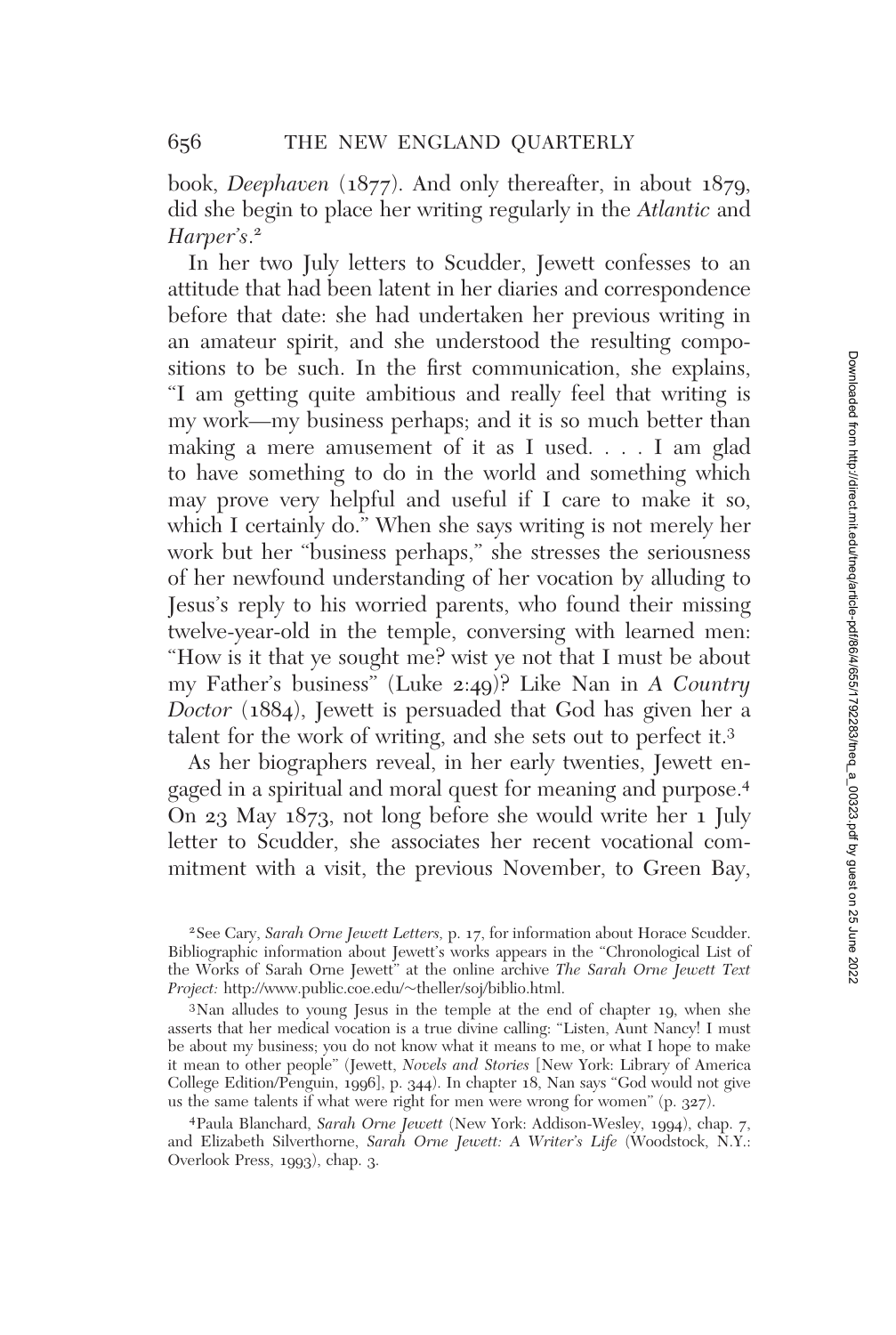Wisconsin, where she "had three very happy weeks and where I think I was better and kinder & more useful than during any three weeks I can remember. It makes me conscious of my capabilities for usefulness and goodness more than any other visit ever did!" She goes on, "I think of my writing in a very different way from what I used. It is no longer an amusement merely but *my work*" (Jewett's emphasis).<sup>5</sup> Jewett had been away from home for about eight months, beginning on 24 October, when she went to New York City, followed by stops in Cleveland and Chicago, before her three weeks in Green Bay.<sup>6</sup> The previous summer, Jewett had met Theophilus Parsons, a retired Harvard law professor and Swedenborgian apologist, who befriended her and became her spiritual and artistic mentor for a time. She wrote to him from Green Bay on 14 November 1872: 7

I am farther West now than I have ever been before, and . . . I must tell you of a new and delightful experience I had last Sunday. I went out to the Oneida settlement which is about twelve miles from here. There is an Episcopal church and the congregation is all Indians. I never had seen many before and these looked so like the Indians in my picture books when I was a little girl, that I half expected to hear the war-whoops and to be scalped and tomahawked before I knew it! They were very devout and are said to be a most pious community but they certainly do not look so. The rector told me he had lived there twenty years. I had a very nice talk with him. The Sunday before I was at Grace Church in New York, and I was very much struck with the contrast in the two congregations!

Her experience among the Indians is the only incident regarding her travels that Jewett shared with Parsons or recorded in

<sup>5</sup>Sarah Orne Jewett, Diaries, Jewett Collection, Series III, bMS Am 1743.26, item 341, Houghton Library, Harvard University, Cambridge, Mass. Item 341 contains sporadic entries from 1871 to 1879, including the entry of 23 May 1873. Transcriptions are available at the Sarah Orne Jewett Text Project: http://www.public.coe.edu/∼theller/soj/let/let-cont.html. <sup>6</sup>In her <sup>23</sup> May <sup>1873</sup> diary entry, Jewett reports substantial stays after the Green Bay

visit in Chicago, Cincinnati, Brooklyn, Philadelphia (arriving 7 January 1873), Boston, and New York City, before returning home to South Berwick in the spring.

<sup>7</sup>On Parsons, see Blanchard, *Sarah Orne Jewett,* pp. 63, 74–79.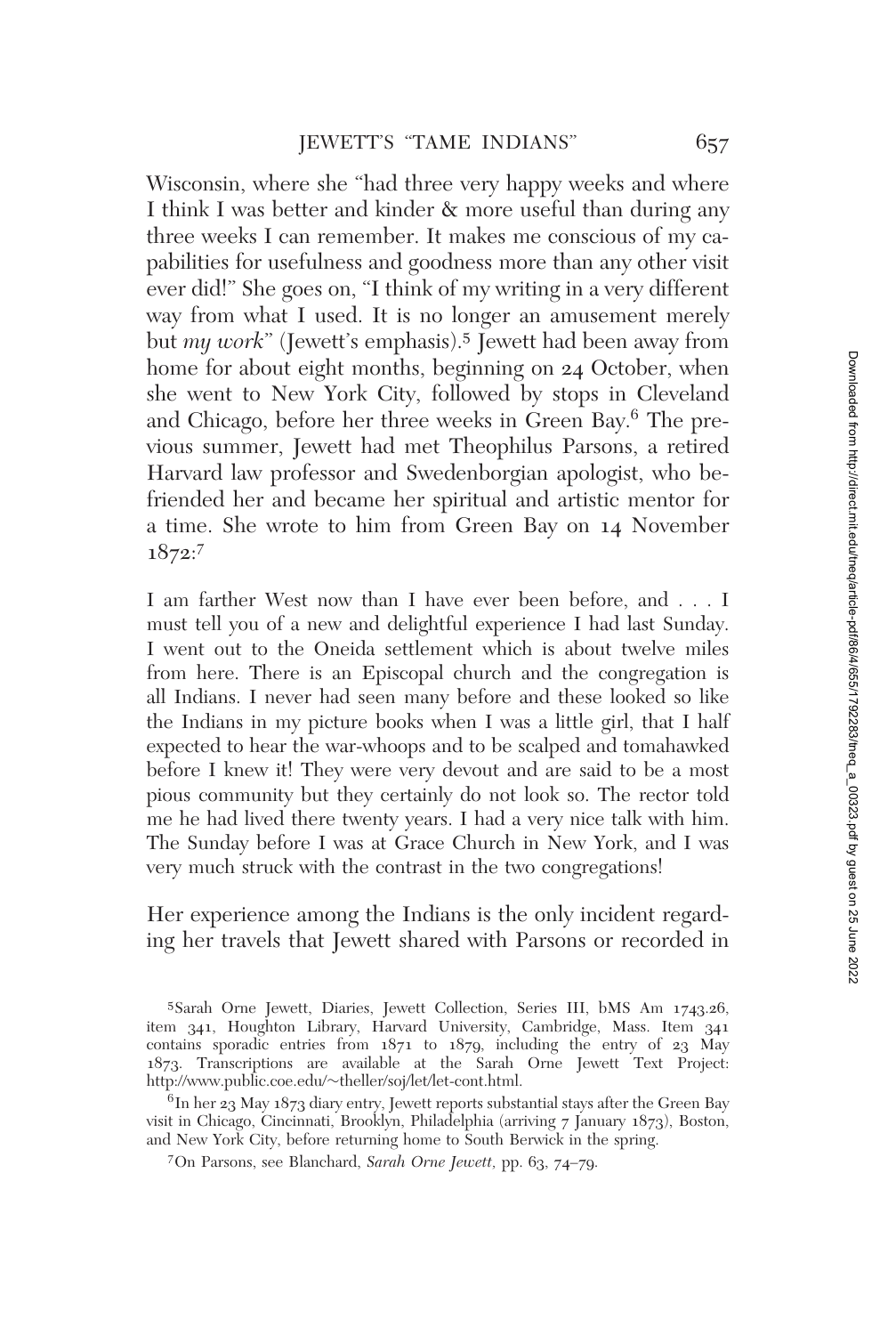her journal. Although New York City and the Oneida reservation at Duck Creek are associated by virtue of her attendance at an Episcopal service, the contrast between the two sites strikes Jewett as new and delightful. One source of her pleasure is the confounding of her expectations. Because the Oneida she encounters look like the Indians illustrated in her childhood picture books, she supposes that they will be hostile, even violent. Instead, she discovers that they are a devout and pious people, organized into a community of long standing. Later in her letter to Parsons, Jewett observes, "I shall be glad to get back to my hills again. These prairies are like reading the same page of a story book over and over. It seems as if the world I have been brought up in was all cleared away."<sup>8</sup> Referring to the landscape at the outset, the passage seems to take on allegorical meaning toward the end. The old picture-book image fades as she lingers over the new storybook page. The world has changed its aspect, and that which was novel is now becoming that which is familiar. That shift, it seems, is a bit disorienting for Jewett, for she reports that she will be happy to return home to Maine.

The letter to Parsons is even more intriguing when placed next to Jewett's 1893 preface to a reprinting of *Deephaven,* her first major work of regionalist fiction, in which she offers a mature reflection about how she became engaged with the genre:

The young writer of these Deephaven sketches was possessed by a dark fear that townspeople and country people would never understand one another, or learn to profit by their new relationship. She may have had the unconscious desire to make some sort of explanation to those who still expected to find the caricatured Yankee of

<sup>8</sup>Fraser Cocks, transcriber, "Sarah Orne Jewett: Letters to Theophilus Parsons, 1872 to 1881," Collection of Sarah Orne Jewett Materials, Colby College Special Collections, Waterville, Me., 1986, pp. 1–5. This transcription appears at http://www.public.coe.edu/∼theller/soj/let/parsons.html, and is quoted here by permission. Stoddart includes this letter in his dissertation (pp. 41–46), but my study of the manuscript shows the Cocks transcription to be more accurate. This is important because Stoddart reads the word "devout" as "decent," in Jewett's description of the Oneida congregation.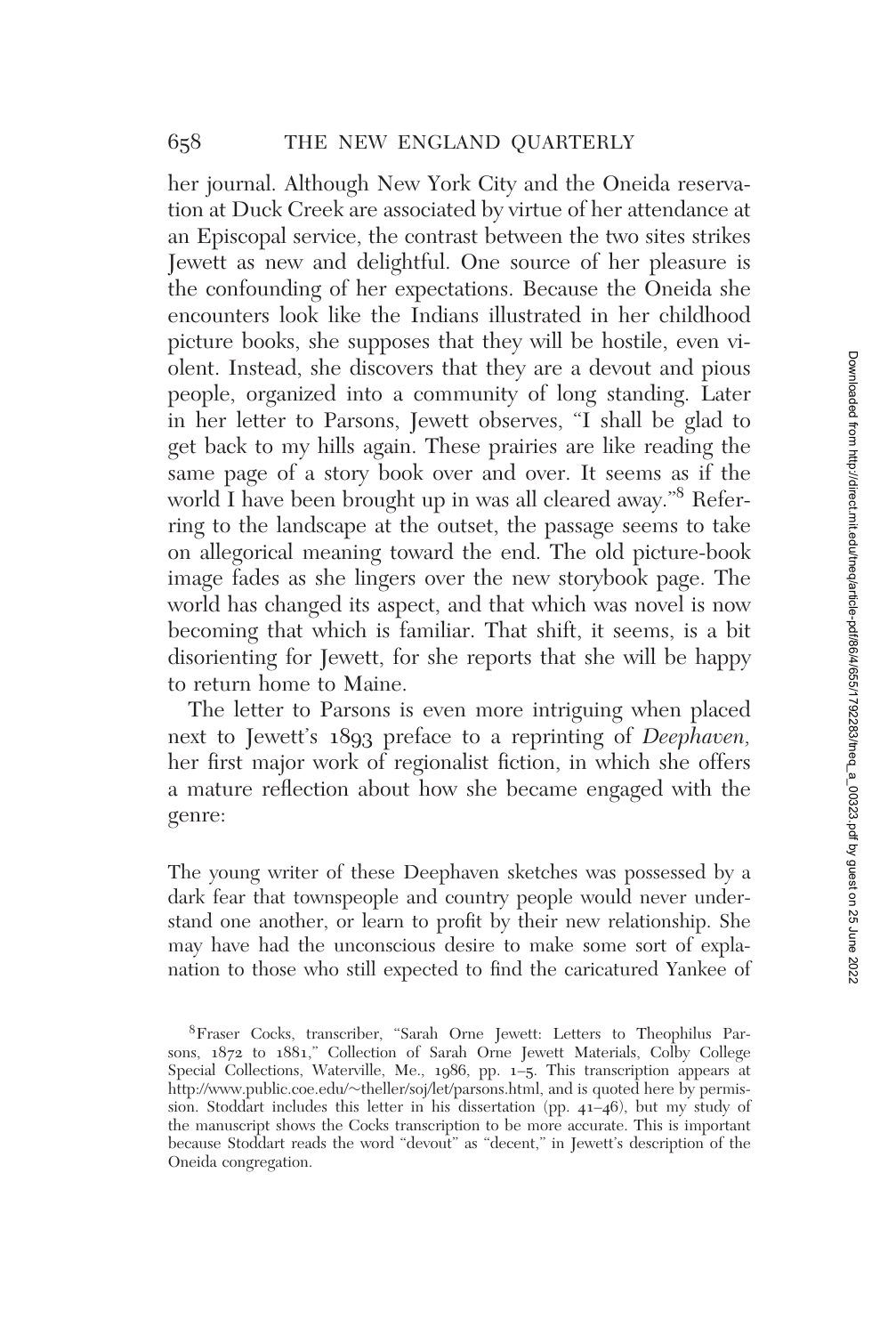fiction, striped trousers, bell-crowned hat, and all, driving his steady horses along the shady roads. It seemed not altogether reasonable when timid ladies mistook a selectman for a tramp, because he happened to be crossing a field in his shirt sleeves. At the same time, she was sensible of grave wrong and misunderstanding when these same timid ladies were regarded with suspicion, and their kindnesses were believed to come from pride and patronage.<sup>9</sup>

Jewett emphasizes that undoing stereotypes is essential if harmony is to exist between neighbors. Her engrained terror of Indians, from which the Duck Creek episode had released her, is one such "dark fear," and her writing is, for her, a powerful means of dispelling the stereotypes that lead to mistaken identities and misunderstood intentions.

### ت

In 1875, "Tame Indians," an account of Jewett's visit to the Oneida, appeared in *The Independent,* a popular literary and religious newspaper.<sup>10</sup> Though she fictionalized the narrative, nesting it inside a double frame, a good deal of what Jewett reports about the village of Duck Creek and the Episcopal mission at Hobart Church can be verified in historical documents. For Charles Johanningsmeier, the story reveals Jewett's thinking about race in 1875, at the beginning of her literary career, as well as the degree of rhetorical and narrative skill she had achieved. The tale, he argues, "demonstrates not only Jewett's ability to craft subtle, complex narratives for both children and adult readers but also her deep uncertainty about the superiority of white, Christian, American culture to the cultures of Indians and other non-white people."<sup>11</sup> Audience expectations and cultural assumptions were both matters that Jewett struggled

<sup>9</sup>Sarah Orne Jewett, *Deephaven* (1877; Portsmouth, N.H.: Old Berwick Historical Society, 1893), p. 3.

<sup>10</sup>Sarah Orne Jewett, "Tame Indians," *Independent,* 1 April 1875, p. 26. Because the story appears on only one page, I will offer no more citations for it. The text is available online at http://www.public.coe.edu/~theller/soj/unc/tameind.htm.

<sup>&</sup>lt;sup>11</sup>Charles Johanningsmeier, "Subverting Readers' Assumptions and Expectations: Jewett's 'Tame Indians,'" American Literary Realism 34.3 (Spring 2002): 240.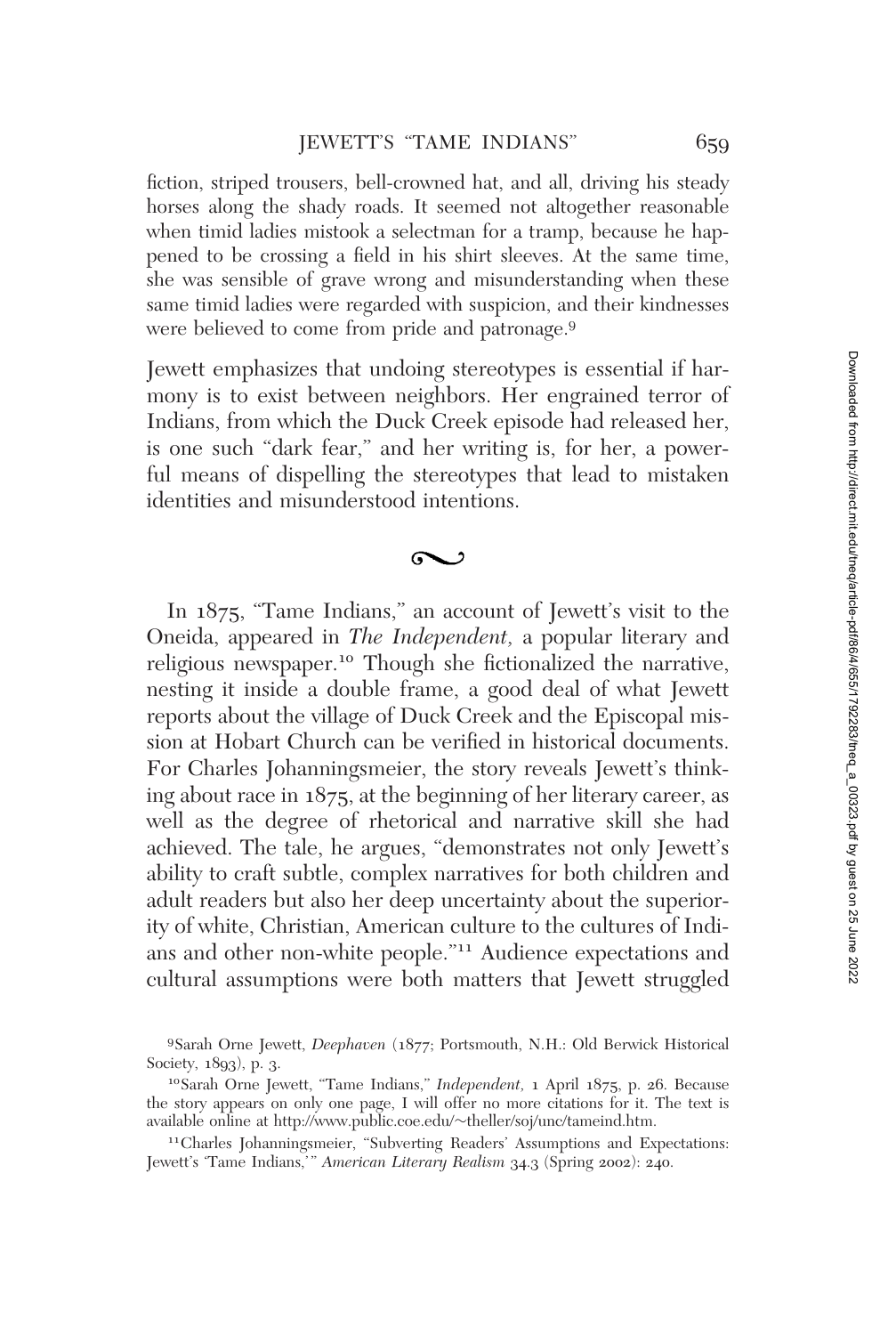to accommodate in her art, and so it is instructive to see how she worked them out in "Tame Indians," when she was still a relatively inexperienced but dedicated writer.

In "Tame Indians," a young, female adult, the narrator, recalls a recent Sunday afternoon she spent in Boston entertaining the younger siblings of a friend. The interactions among the three form the outer frame. Bessie asks for a story, a true story, and Jack likes Indian tales. The narrator proposes that she tell them about her visit to the Oneida reservation, where she attended church with "tame" Indians. Moving to the inner frame, the narrator reports that she was amazed to see so many Indians in Green Bay, and she details how she and her friends readied themselves for a visit to the Oneida reservation early Sunday morning. Before she describes the trip, however, she backtracks to the incident that motivated the excursion.

That bit of scaffolding accomplished, the narrator then shifts to the core narrative, the visit. She describes the village, the church service, and, after it concludes, her talk with the missionary. Incursions from the outer frame are frequent, as the children ask questions and the narrator responds. One such intrusion—when Bessie announces that she wishes that all Indians were dead—becomes a crisis that derails the narrative. The narrator successfully draws the children back into her story, and, briefly returning to the inner frame, she sketches the visitors' departure from Duck Creek. The story ends in the outer frame, as the children plot to bundle up their dog like a papoose. The absent dog is rescued from that impending fate when the children's older sister returns and proposes that they all take a sunset walk.

Jewett's double framing suggests the complexity of the rhetorical situation she develops. The story operates on at least five relational levels. In the first two (within the tale's inner frame), the first-person narrator functions as the story's central character, (1) making discoveries at Duck Creek and (2) communicating with her Green Bay friends before and after the visit. Outside of the core narrative but within the story's outer frame, the narrator as storyteller (3) interacts with Jack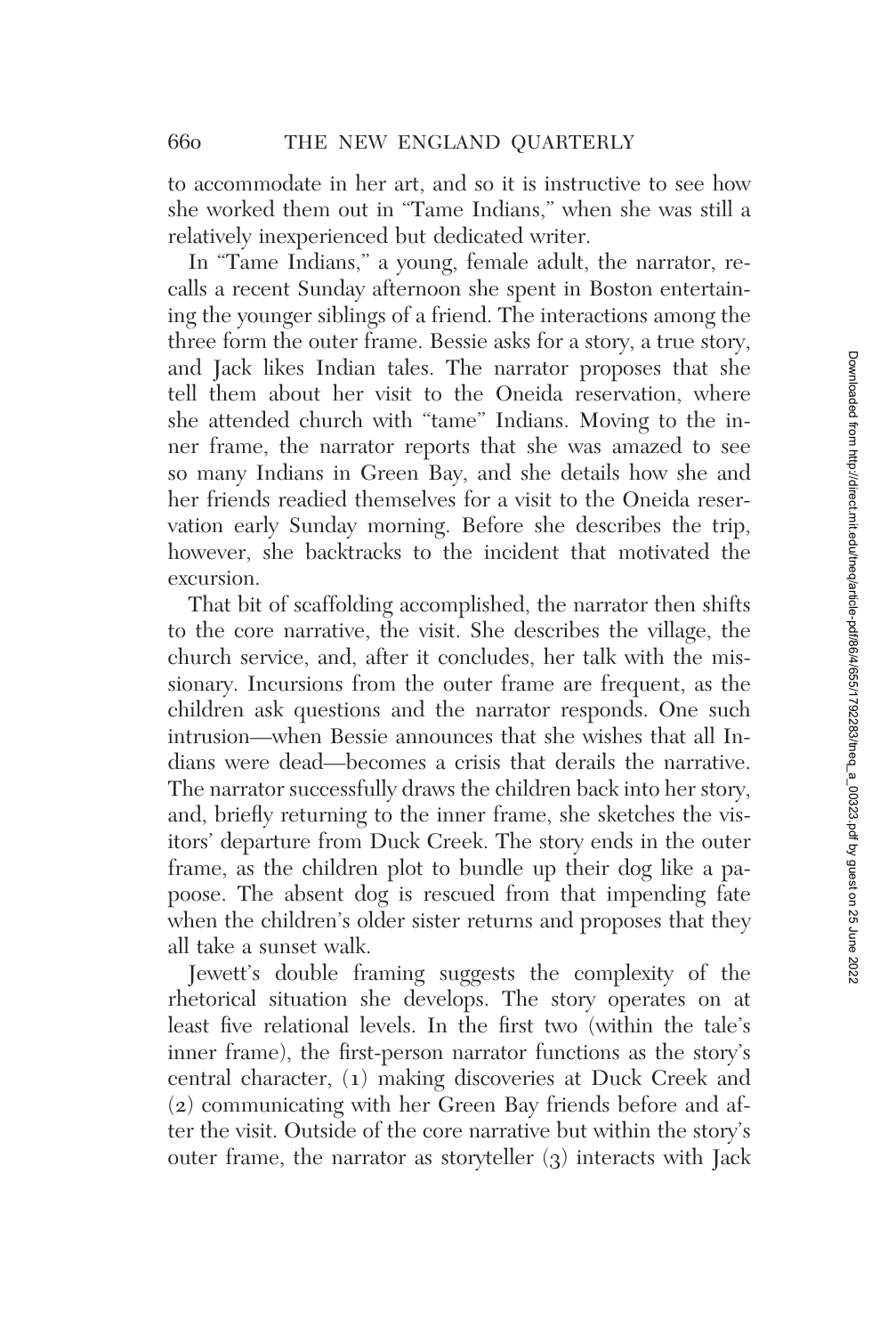and Bessie; by means of the story, the narrator qua narrator (4) relates with her *Independent* readers, an audience that, as Johanningsmeier shows, comprises both children and adults.<sup>12</sup> The fifth relational level becomes visible when Jewett's implicit authorial voice separates itself from the narrative voice, opening a gap between what readers can understand about the Oneida and what the narrator seems to understand; on this level Jewett as author interacts, through dramatic irony, with *Independent* readers. If we look closely at the narrator's exchanges with her Wisconsin friends (2), we should be able to extrapolate what Jewett gained from her presumably similar experience of attending services with the Oneida.

The narrator, who views Green Bay with fresh eyes, challenges her local friends to see differently. She remembers, "I was so excited about them [the Oneida] and had been asking her [one particular friend] to look at every one I saw." The friend proposes an antidote for the narrator's ingenuous enchantment: "What a pity you couldn't go out to 'the Mission' to church. You would see them there to your heart's content. But, for the life of me, I can't get up any enthusiasm. I think they are stupid, lazy creatures." The attitudinal difference between the narrator and her friend suggests a regional bias that Brian Dippie has identified: eastern liberals, intrigued by the race that had "vanished" from their midst, were interested in the fate of Indians who had survived in the West, whereas westerners, more immediately threatened with violence, saw them as intractable and in need of civilizing.<sup>13</sup> Indeed, the narrator confesses her limited experience with Native Americans. Except for a few "forlorn creatures who live at watering-places in the summer and make fancy baskets to sell to the summer visitors," they have virtually disappeared from New England, she reports. Therefore, she is eager to take up her friend's offer to see the Oneida up close, in their own community. She awakes early on Sunday morning and hurries through her breakfast.

<sup>&</sup>lt;sup>12</sup>Johanningsmeier, "Subverting Readers' Assumptions," p. 238.

<sup>13</sup>Brian Dippie, *The Vanishing American: White Attitudes and U.S. Indian Policy* (Lawrence: University of Kansas Press, 1982), p. 132.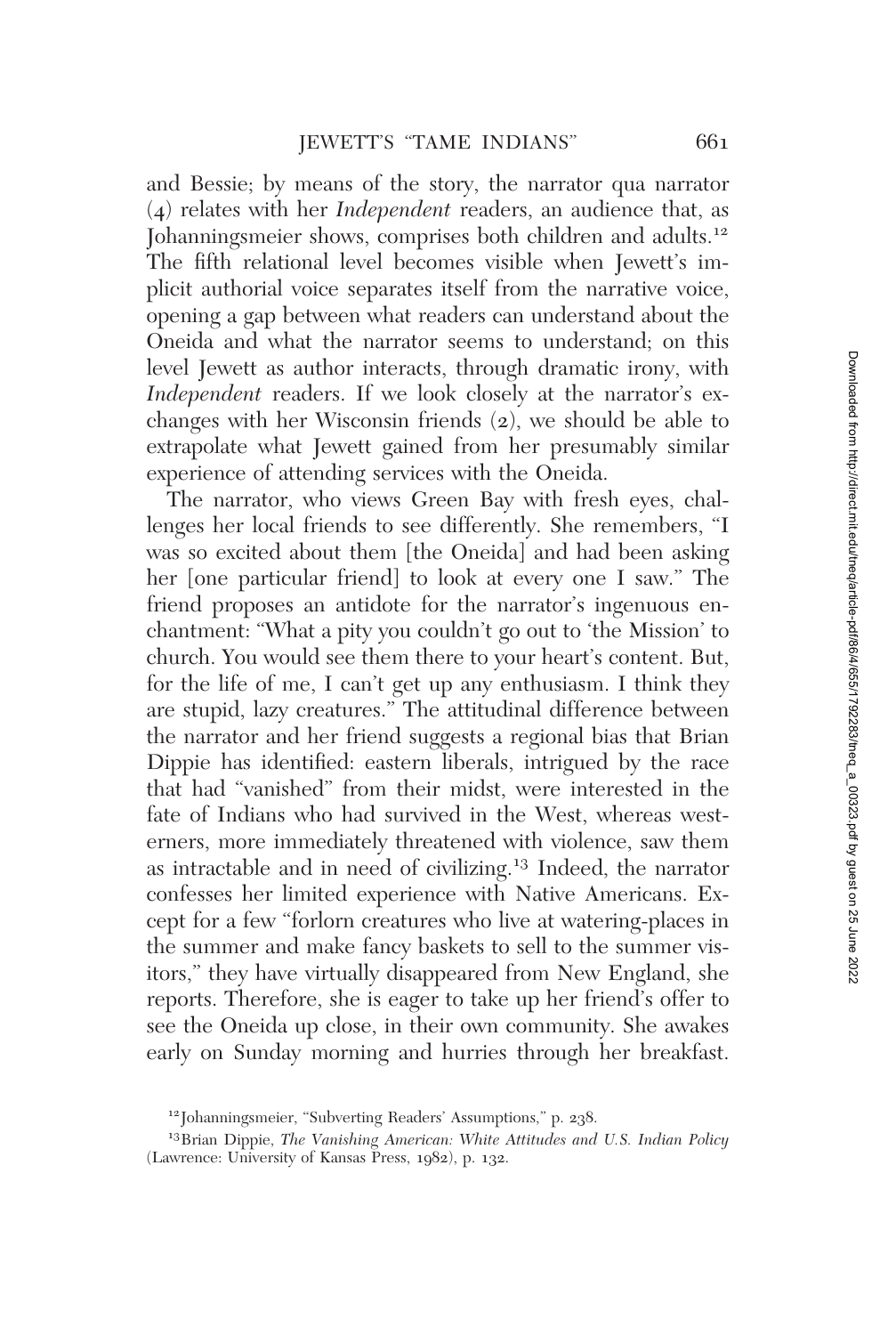"We were really going to Oneida, and I was so glad," she tells Jack and Bessie.

The journey out, however, is dreary: dark weather, a rough road, the forest ravaged by the Lake Michigan fires of 1871 one of which had consumed Chicago—and the dead vegetation of November.<sup>14</sup> Nothing lightens the mood until the travelers arrive in the village. As the bells toll, calling people to worship, the sun begins to shine, a positive transformation that is sustained as the inner frame is completed. When they leave the community after the service, the visiting ladies are merry. Observing the Oneida families returning home from church, the visitors remark on how like themselves they are in their family relations and religious piety and yet how culturally different they are as they journey in single file and carry their babies on their backs. To be hospitable to the naïve easterner, her friends had indulged her, but the gloomy duty they had foreseen had become, instead, a cheerful revelation, one that brought a new appreciation for their neighbors.

The attitudinal shift that the morning at Duck Creek inspires in her friends is an unintended consequence of the narrator-protagonist's desire to make the trip. She does not set out to change others' hearts; rather, she behaves like another fictional heroine whom Jewett admired, Leslie Goldthwaite.<sup>15</sup> By focusing her moral attention on the best instincts of her own heart—in this case a kindly interest in people different from herself—she inevitably enacts God's will, serves others, and does good. Her enthusiasm for culturally different people draws her friends into a new relation with the strangers who live nearby, and as the women worship with their neighbors,

<sup>14</sup>Peter Pernin, *The Great Peshtigo Fire: An Eyewitness Account* (Madison: Wisconsin State Historical Society, 1999).

<sup>15</sup>Mrs. A. D. T. Whitney, *A Summer in Leslie Goldthwaite's Life* (1866, 1894), http://www.fullbooks.com/A-Summer-in-Leslie-Goldthwaite-s-Life1.html. In a 29 May 1876 letter to Anna Dawes, Jewett writes, "I am so glad you like Mrs. Whitney for I do, dearly, and I think no book ever did me more good than that blessed 'Leslie Goldthwaite.' I did not realize how much I learned from it until within a year or two. I read it first when I was fifteen or sixteen and just at the right time—and the older I grow the more I find in it" (C. Carroll Hollis, "Letters of Sarah Orne Jewett to Anna Laurens Dawes," *Colby Library Quarterly* 8 [September1968]: 107).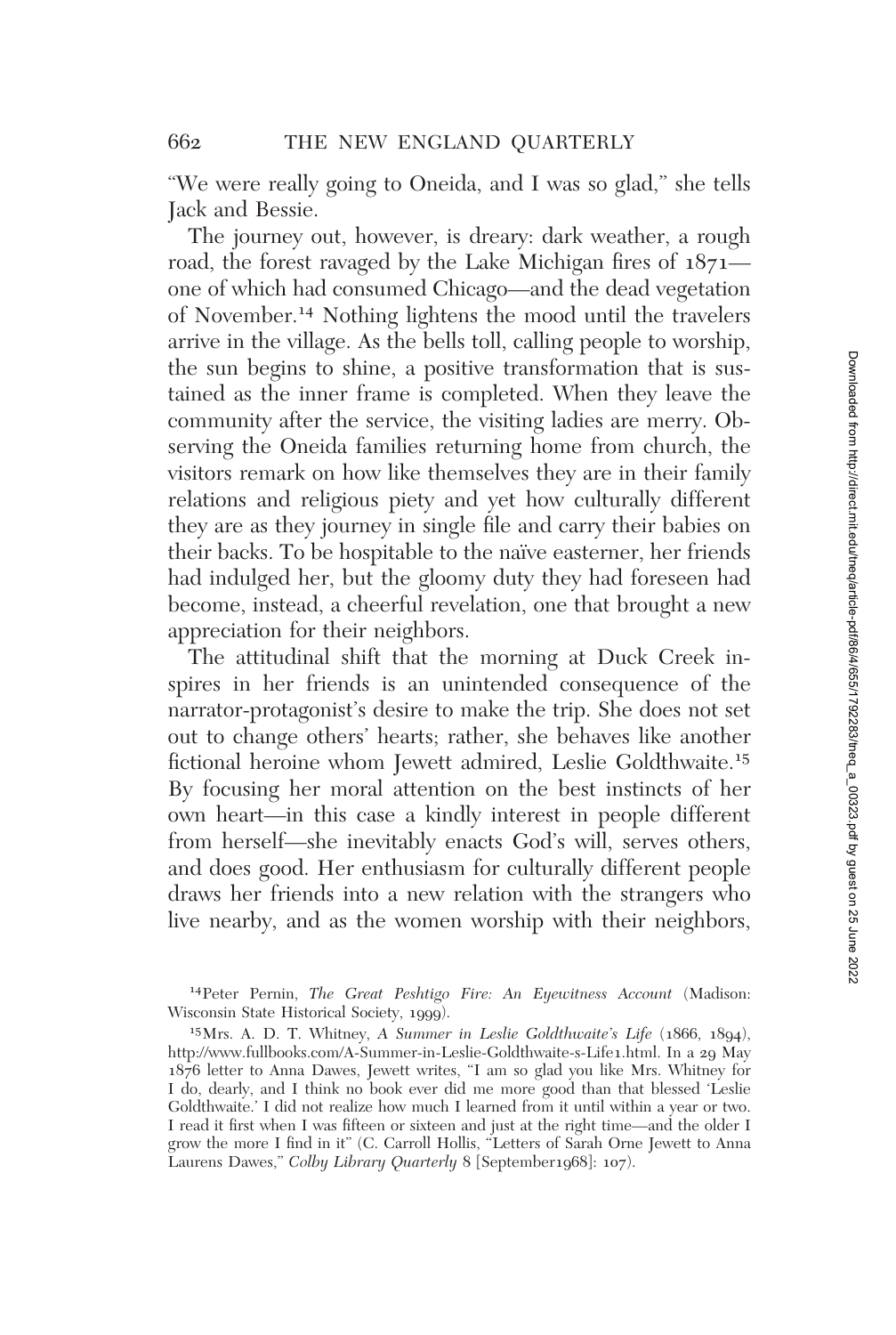their perspective alters.<sup>16</sup> The plot should be familiar. Jewett elaborated it with explicit narrative commentary in one of her best stories prior to 1875, "Miss Sydney's Flowers" (1874). In various forms, it comes to pervade Jewett's fiction from *Deephaven*  $(1877)$  through to her final stories.<sup>17</sup>

The inner frame of "Tame Indians"—in which the narrator is kind, good, and useful insofar as her interest in her Native neighbors persuades her friends to forego their prejudices and pay a call on nearby strangers—makes concrete Jewett's report that she had achieved a highpoint in her moral development at Green Bay. That narrative configuration also suggests the way in which the mission visit may have played a part in her decision to write professionally. In her 13 July 1873 letter to Scudder, she confesses a weakness that she believes will prevent her from writing longer fiction: "I have no dramatic talent. The story would have no plot. I should have to fill it out with descriptions of character and meditations. It seems to me I can furnish the theatre, and show you the actors, and the scenery, and the audience, but there never is any play!" When she wrote the letter, Jewett had just completed "The

<sup>16</sup>The narrator functions similarly to the "sentimental intermediary" Laura L. Mielke describes in *Moving Encounters: Sympathy and the Indian Question in Antebellum Literature* (Amherst: University of Massachusetts Press, 2008). "Moving encounters" occurred when whites and Native Americans, "face-to-face in a setting claimed by both, participated in a highly emotional exchange that indicated their hearts had more in common than their external appearances or political allegiances suggested. The moving encounter proposed the possibility of mutual sympathy between American Indians and Euro-Americans, of community instead of division. Essential to such scenes was the sentimental intermediary who provided necessary translation—linguistic, cultural, affective—and attempted to minimize the emotional volatility that so quickly led to confrontation and violence" (p. 2). Mielke argues against the notion that representations of the "moving encounter" always served white oppression (p. 196).

See also " 'To Make Them Acquainted with One Another': Jewett, Howells, and the Dual Aesthetic of *Deephaven*" (in *Jewett and Her Contemporaries: Reshaping the Canon,* ed. Karen L. Kilcup and Thomas S. Edwards [Gainesville: University Press of Florida, 1999]), in which Paul R. Petrie explores connections between Jewett's and William Dean Howells's mutually supporting ideas about how literature may serve to make the diverse elements of an American nation acquainted with each other. Both come to believe that "fiction promotes the readerly sense of belonging to a common culture with the represented Other, by incorporating the Other into the audience's enlarged sense of its own group identity. Socially alien subjects thereby come to appear in the minds of readers as recognizable, if still distant, kin" (p. 104).

<sup>17</sup>"Miss Sydney's Flowers" is collected in *Old Friends and New* (Boston: Houghton, Osgood & Co., 1879).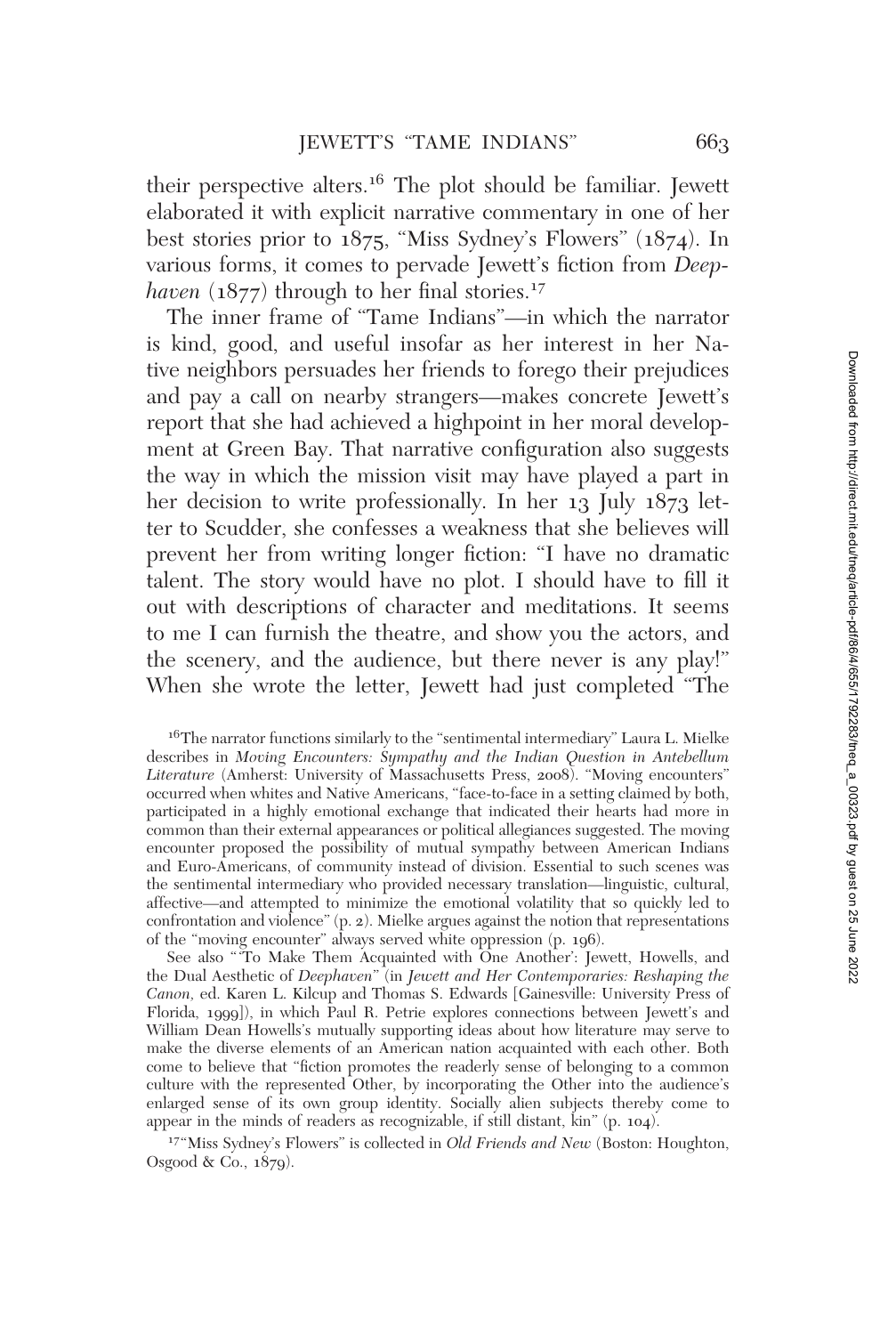Shore House," soon to be published in the *Atlantic*. The seed for *Deephaven,* it was a clear advance over her previous adult fiction, but it suffers from exactly the fault Jewett describes. Indeed, she ends the sketch with a defensive apology for its lack of plot.<sup>18</sup> However, only a month later, in her 12 August 1873 letter to Scudder, she pronounces herself pleased that he enjoyed "Deephaven Cronies."<sup>19</sup> In this second Deephaven sketch, one glimpses more clearly the mature regionalist writer Jewett was to become; its significantly stronger plot is built mainly out of richly suggestive conversations with Deephaven eccentrics. The inner frame of "Tame Indians" contains the germ that would become one of the most vital organizing principles for Jewett's stories—the transforming visit. By the time she published "Tame Indians," Jewett had grasped the importance of this form.<sup>20</sup>

The narrator's interactions with her Green Bay friends in the inner frame of "Tame Indians" may reveal Jewett's own kindness, goodness, and usefulness during that visit. By indirectly causing a moral transformation in her friends, she lived a plot that was adaptable to her fiction. Her "accidental" success, in turn, may have motivated her to write stories that approximate the experience she provided for her friends, stories that allow realistic narrative to teach directly rather than obliging the author to resort to explicit moralism or to familiar theatrical formulas that distance the narrator from her readers. As Jewett stated two decades later, in a 23 January 1899 letter

<sup>18</sup>In the final paragraph of "The Shore House," the narrator says, "I cannot help thinking what a capital foundation the Brandon House would be for a story. I have no material wherewith to concoct an account of a love-affair, but I might have been making your hair stand on end all this time with some legend, and Miss Honora Carew's reminiscences would be charming if I could only tell them as she does. Perhaps unwisely, I wished to tell about Kate Lancaster and myself, and you would not have believed it if I said we saw a ghost or had some remarkable experience with every-day people. Is it not most probable that the two girls kept house and knew the pleasant people and were very happy indeed, and that nothing in particular happened?" (*Atlantic Monthly,* September 1873, p. 368).

<sup>19</sup>Cary, *Sarah Orne Jewett Letters,* pp. 30–31.

<sup>20</sup>Josephine Donovan, in "Sarah Orne Jewett's Critical Theory: Notes toward a Feminine Literary Mode" (in *Critical Essays on Sarah Orne Jewett,* ed. Gwen L. Nagel [Boston: G. K. Hall, 1984]) identifies and describes the transforming visit as Jewett's characteristic plot form (pp. 219–20).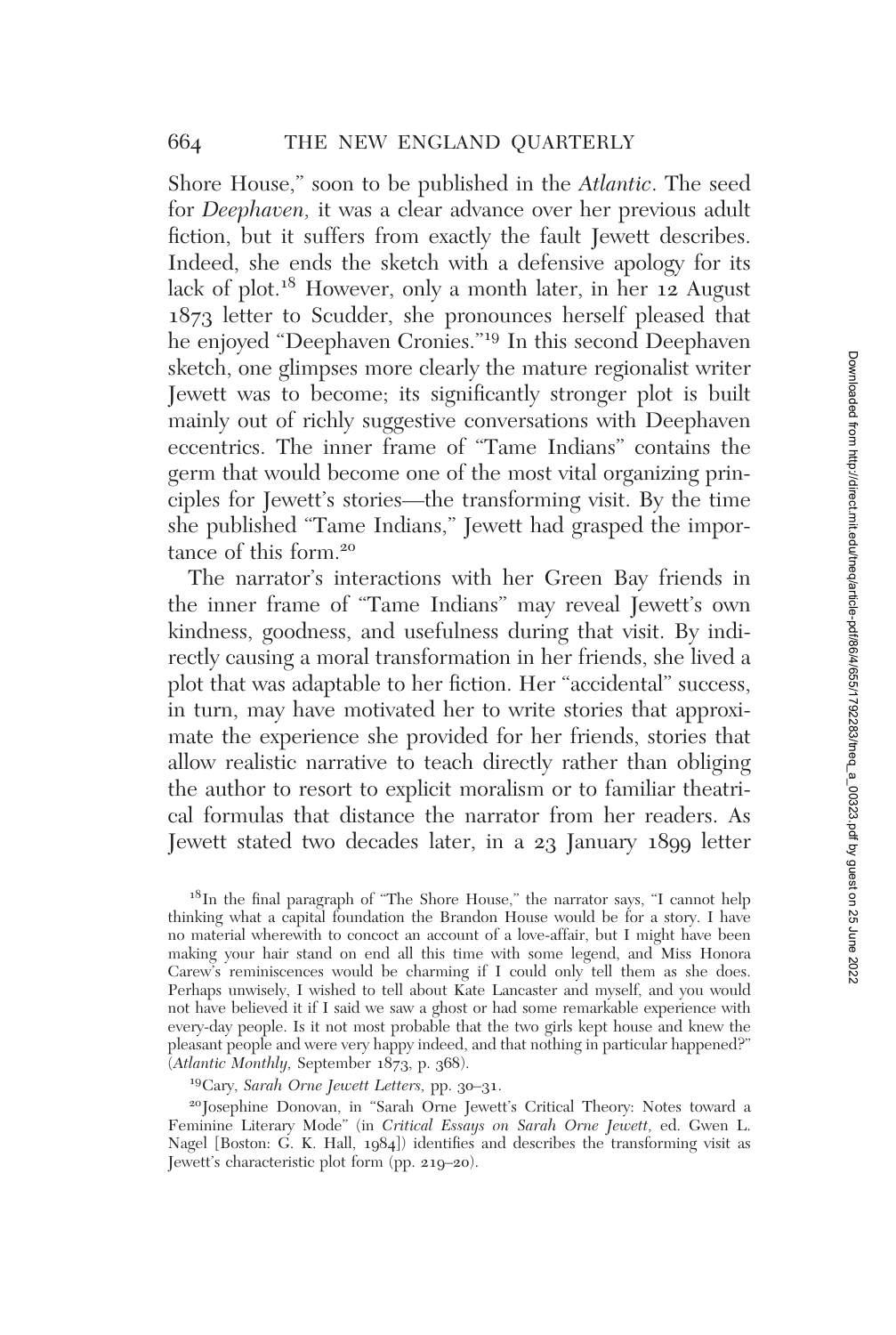to a young fan of *Betty Leicester,* "the people in books are apt to make us understand 'real' people better, and to know why they do things, and so we learn sympathy and patience and enthusiasm for those we live with, and can try to help them in what they are doing, instead of being half suspicious and finding fault."<sup>21</sup> Part of Jewett's transition from amateur to professional included becoming willing to address adult readers in an adult way, by accepting the risk of trusting a realistic account to communicate worthwhile truths.<sup>22</sup>

ت

Jewett's November 1872 letter to Parsons reveals that her first delight at Duck Creek proceeded from the contrast between expectations and realities—that an Oneida Episcopal congregation in Wisconsin would be so different from and yet so like that at New York City's Grace Church; that the Natives, who appeared so threatening, would prove to be benign fellow Christians. The importance of these contrasts is hinted at in the story's title, "*Tame* Indians," for even as Jewett prepared to travel west, newspaper headlines were trumpeting the savagery of "wild" Indians. The front-page headline of the 10 September 1872 *New York Times* was not unusual: "The Hostile Savages. Seven Mexicans Murdered by Apaches in Arizona. Corporal Black's Body Found Lacerated from Head to Foot. The Militia Called Out by Gov. Safford. Severe Battle Reported with

<sup>21</sup>Cary, *Sarah Orne Jewett Letters*, pp. 115–17.

<sup>22</sup>During the 1870s, Blanchard observes, Jewett was struggling to discover how to make her stories convey the positive morality she wished them to embody. Parsons urged her to be direct, to organize her stories in such a way that they explicitly stated moral and religious lessons (pp. 75–76). But, as Jewett says in an 1894 letter, her father often offered different advice: "Don't try to write *about* things; write the things themselves just as they are" (Cary, *Sarah Orne Jewett Letters,* p. 90); see also "Looking Back on Girlhood" (1892), in Jewett, *Novels and Stories* (p. 759). Jewett struggles to balance these two directives in a letter to Parsons of 14 September 1873: "but I care most of all to be a pleasure and a help to people." In the same letter, she also indicates that she is beginning to recognize that the impact of a worthwhile piece of writing may be gradual, building as the reader's understanding matures (Stoddart, "Selected Letters," pp. 52–53). Donovan, in "Jewett's Critical Theory," examines how Jewett followed her father's advice, giving her inspiring experiences time to breathe in her imagination until an inner truth emerged, a truth she could then cultivate in her telling of the story (pp.  $212-17$ ).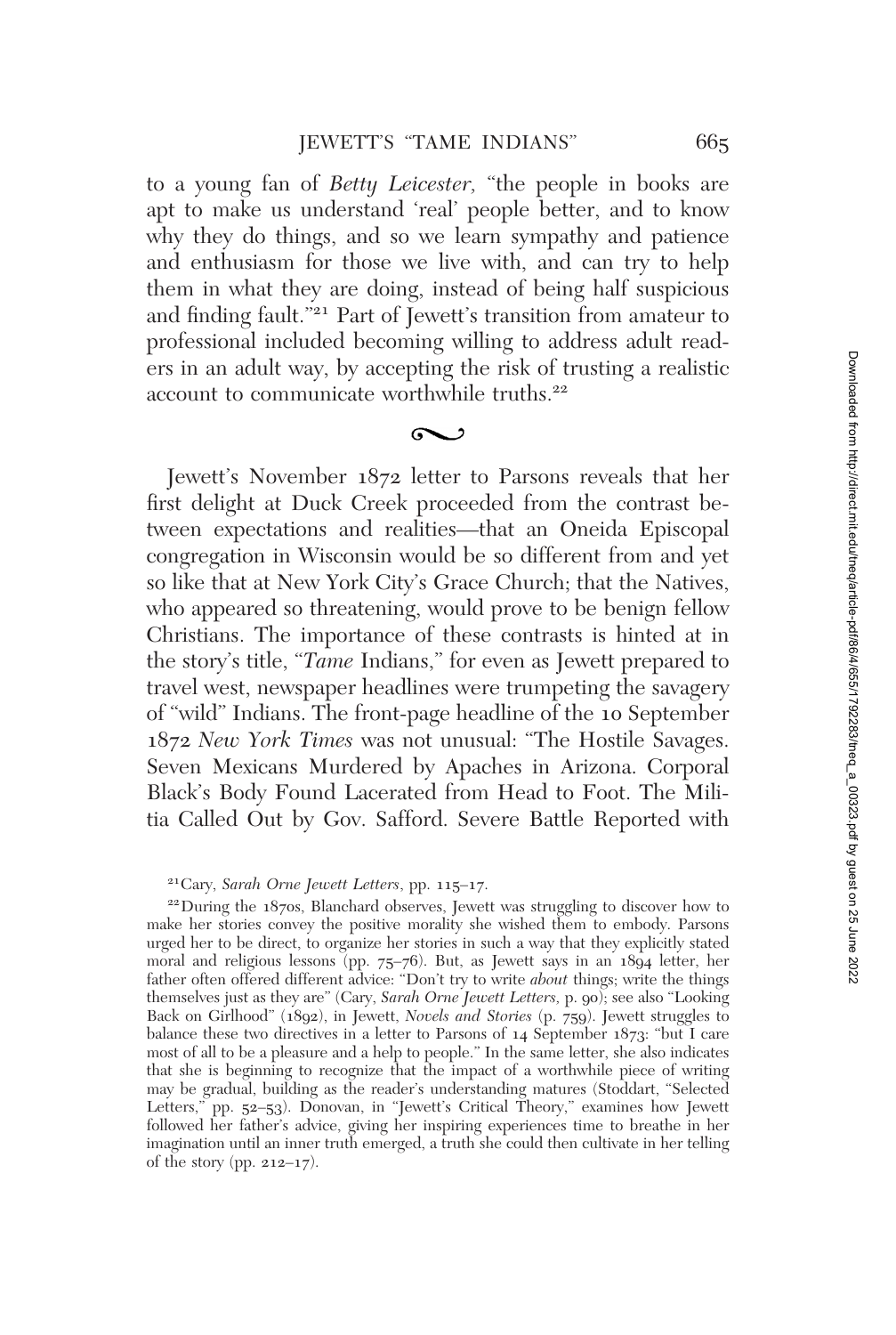Indians in Yellowstone Valley. Attack on members of the Northern Pacific Railways Survey."<sup>23</sup> In *The White Man's Indian,* Robert Berkhofer summarizes the two main stereotypes that have persisted since Europeans' first contact with Native Americans: the good Indian and the bad Indian. The good Indian is essentially a romanticized noble savage, the primitive child of nature who enjoys "a life of liberty, simplicity and innocence" and represents the mythical origins of an evolving American whiteness. The bad Indian is essentially a projection of evil, of primitive Satanic opposition to a white, Christianized civilization. These stereotypes, Berkhofer stresses, are remarkably static and have remained virtually unchanged over centuries of interaction between whites and various Indian tribes. Indians who have successfully assimilated tend to lose cultural visibility, in effect becoming neither "good" nor "bad" but white.<sup>24</sup> Jewett's impressions in Wisconsin, as she reports them, undo the stereotypical notions she would have carried with her. The Indians she encounters are, surprisingly, neither wild, nor "children of nature," nor assimilated beyond recognition.

The most obvious similarity the narrator and her young listeners share with the Hobart congregation is that all are Christians and, presumably, Episcopalians.<sup>25</sup> The narrator, who apparently attends Episcopal services regularly, assumes the children's familiarity with the hymns and order of worship. In the inner frame, the visitors participate fully in the service, singing hymns and attending to the sermon. They observe that families sit together and behave just as white congregations do.

<sup>24</sup>Robert F. Berkhofer Jr., *The White Man's Indian* (New York: Knopf, 1978), pp. 26–29. See also Thomas Parkhill, *Weaving Ourselves into the Land* (Albany: SUNY Press, 1997), pp. 75–77. For a further discussion of how Indian stereotypes function in white racial identity formation, see Parkhill, pp. 106–8; Coward, *Newspaper Indian, pp. 7–8; Renée Bergland, The National Uncanny* (Hanover: University Press of New England, 2000), pp. 3–20; and Philip J. Deloria, *Indians in Unexpected Places* (Lawrence: University Press of Kansas, 2004), p. 50.

<sup>25</sup>Blanchard reports that Jewett joined the Episcopal Church in 1871 (*Sarah Orne Jewett,* p. 70).

<sup>23</sup>In *The Newspaper Indian: Native American Identity in the Press, 1820–90* (Urbana: University of Illinois Press, 1999), John M. Coward argues that the post–Civil War American press portrayed the "inevitable" disappearance of Native Americans as a process of containment during which Indians would lash out against "innocent" whites (see esp. chaps. 4 and 5).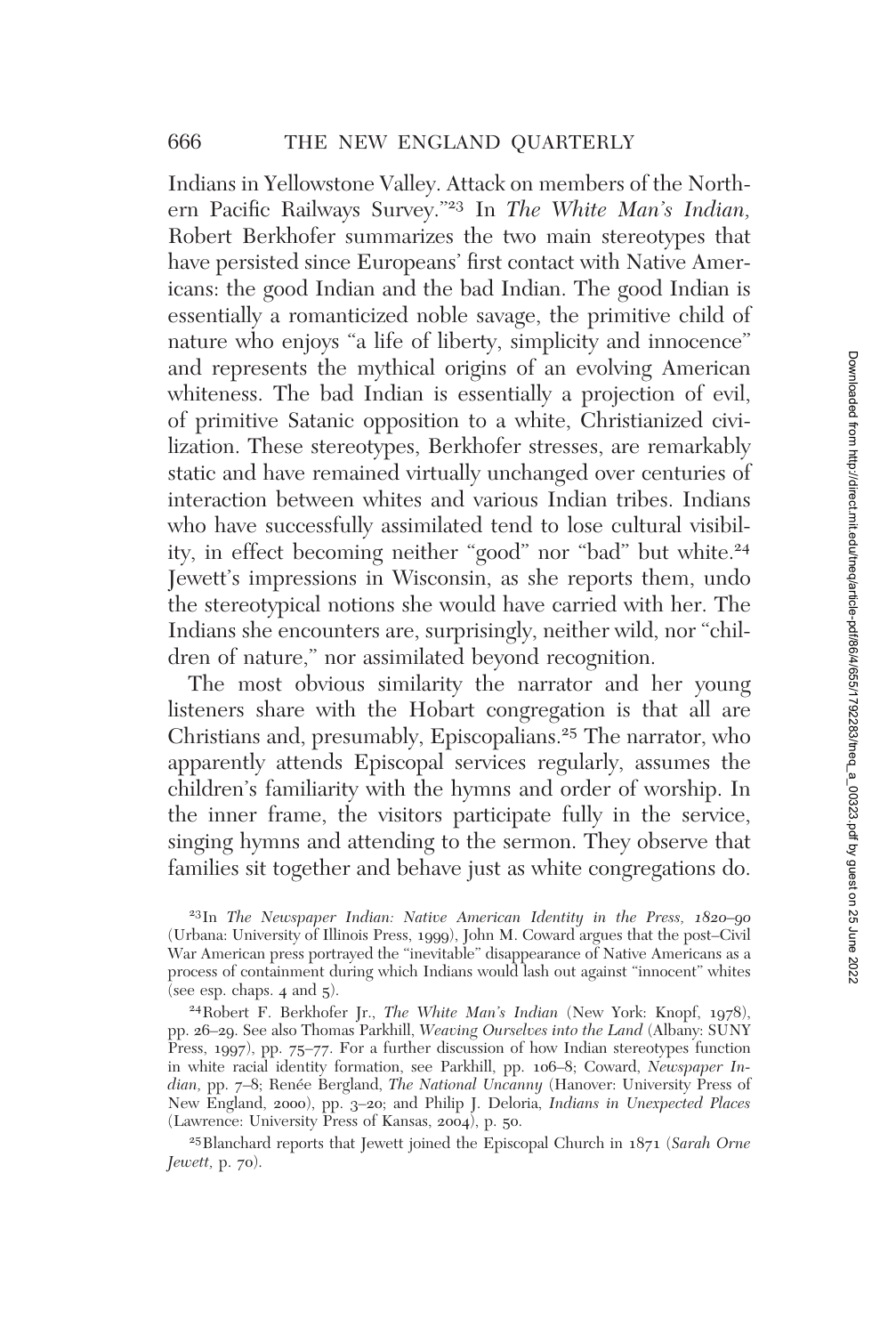Turning to the differences she observes, the narrator comments that while the men wear the same clothing whites would, the women's dresses, scarves, and shawls are brightly colored, which produces a "droll" effect, an adjective Webster's 1828 dictionary defines as "odd; merry; facetious; comical; as a droll fellow." Though everyone looked "lazy and good-humored," the narrator remarks, a few had eyes like hawks.<sup>26</sup> The narrative records the narrator's progress as she moves beyond uncritically accepted stereotypes through a double-vision of contradictory signs toward a more sympathetic view. Later, the narrator notes that she and her friends laughed with delight to see the babies riding off "in state on their mothers' backs, rolled up so cozily in the shawls." While carrying babies in such a manner signals a cultural difference, caught in the word "papooses," the children's good behavior during the church service underscores a basic similarity in how whites and Oneida socialize their children. For the narrator and her friends, the Oneida gradually become not good or bad Indians but *real* Indians. They are not wild savages, nor are they forlorn remnants of a disappearing tribe, nor are they childlike primitives—although this final observation will prove problematic during the course of the story.<sup>27</sup>

<sup>27</sup>Jewett's interest in undoing stereotypes is present in her earliest writing, including her first story, "Jenny Garrow's Lovers" (1868) as well as "Mr. Bruce" (1869) and several others, including the first Deephaven sketches. In "The Orchard's Grandmother" (1871), a hostile encounter between Indians and white settlers is complicated by a child's problem. In other early children's stories, Jewett more than once brings together children of different classes or embeds within a story about privileged, upperclass children another story about working-class or poor children. In "Party Out of Bounds: Gender and Class in Jewett's 'The Best China Saucer,'" Sarah Way Sherman studies how Jewett subverts class divisions in an early children's story (*Jewett and Her Contemporaries,* pp. 223–48). "Jenny Garrow's Lovers" and "The Orchard's Grandmother" appear in Richard Cary, *Uncollected Stories of Sarah Orne Jewett* (Waterville:

<sup>&</sup>lt;sup>26</sup>The narrator reuses two negative words her friend had applied to the Oneida: "stupid" and "lazy." In both cases, she seems to revise their meanings in a more positive direction. The 1828 *Webster's Unabridged Dictionary* gives this definition of "stupid" in reference to persons as "very dull; insensible; senseless; wanting in understanding; heavy; sluggish." In this case, a sluggish demeanor dispels the fear of violence. The 1828 Webster's defines "lazy" as "disinclined to action or exertion; naturally or habitually slothful; sluggish; indolent; averse to labor; heavy in motion." The context in which she uses the word suggests that the narrator is referring to the first part of the definition: "disinclined to action or exertion."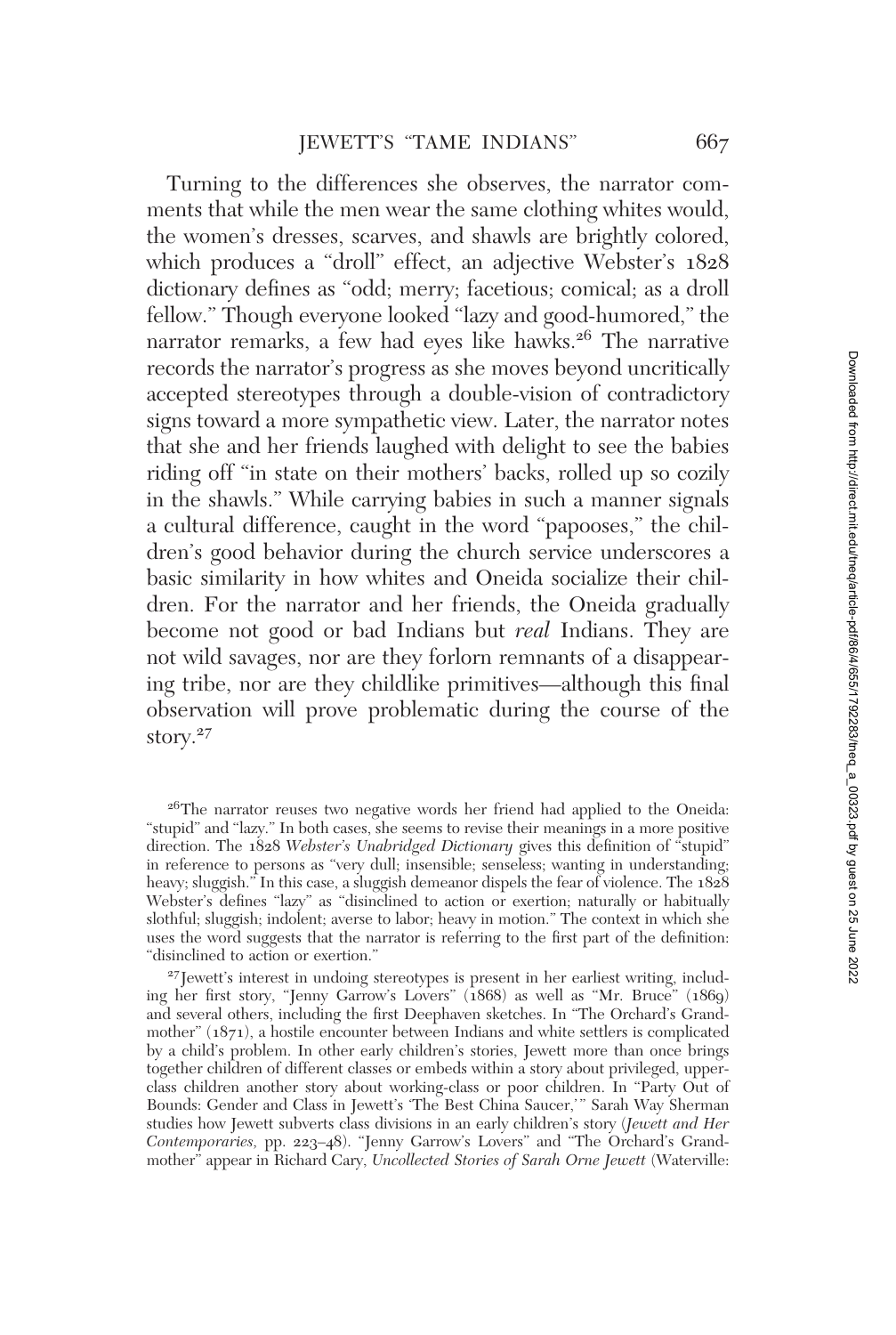By being kind, open-minded, and interested in others, the narrator draws her friends into a frame of reference in which they are able to share her liberation from stereotypical thinking. The liberation is, however, incomplete. "They do not have all the usual Church service; but a much shorter and simpler one, leaving out parts they could not understand," the narrator notes. The assumption is condescending; it is also historically myopic. When Jewett attended Hobart Church, she almost certainly observed two impressive Oneida intellectuals participating in the worship service. The interpreter who rendered the white missionary's English sermon into Oneida probably was Baptist Doctater (sometimes spelled Doxtater in church records). Susan Cooper reports that Doctater had translated the *Book of Common Prayer,* with Oneida and English on facing pages, the text the narrator describes.<sup>28</sup> Ellen Saxton, the first wife of the missionary, Reverend Edward Goodnough, recounted that the interpreter sometimes led services in her husband's absence.<sup>29</sup> Jewett mentions the second impressive person she saw in a manuscript version of "Tame Indians": "There was a melodeon or cabinet organ played by a young man who had been away to school or college and who looked very intelligent."<sup>30</sup> A biographical sketch of Cornelius Hill (1834– 1907), "last chief and first priest of the Oneida," appears in *TA LUH VA WA GU,* a history of the Oneida church at Duck Creek. Between the ages of ten and fifteen, he had been educated at Nashotah, an Episcopalian seminary near Milwaukee, and made chief of the Bear Clan. "Chief Hill served as interpreter and organist in the Oneida Church for many years. On

Colby College Press, 1971). "Mr. Bruce" was collected in *Old Friends and New;* "The Best China Saucer" (1872) appears in Jewett's *Play Days* (Boston: Houghton, Osgood & Co*.*, 1878).

<sup>28</sup>Susan Fenimore Cooper, "Missions to the Oneidas," 10 April 1886, p. 28, published serially in *The Living Church,* 11 April 1885–5 June 1886, available on-line at http://external.oneonta.edu/cooper/susan/missions.html.

<sup>29</sup>Julia K. Bloomfield, *The Oneidas* (New York: Alden Brothers, 1907), p. 280.

<sup>30</sup>"Tame Indians," bMS Am 1743.2-1743.27, item 7 Tame Indians. A.MS. (unsigned); [n.p., n.d.]. 3s. (12p.), Houghton Library, Harvard University, Cambridge, Mass. A transcription appears at: http://www.public.coe.edu/∼theller/soj/unc/tame -indians/tame-houghton.html.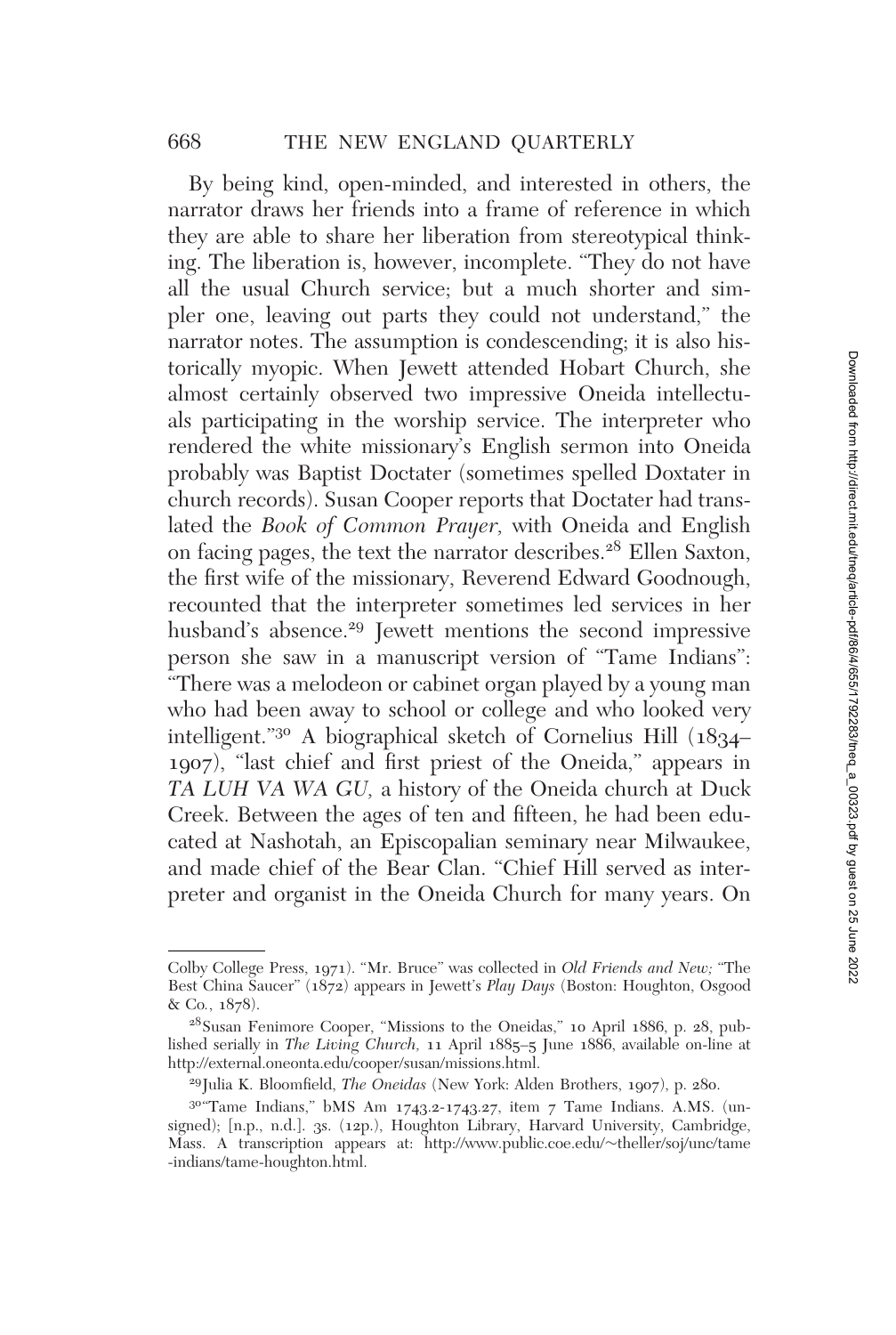June 27th, 1885, he was ordained a deacon, and on June 24th, 1903, at the age of 69, he was ordained to the priesthood by Bishop Grafton."<sup>31</sup> According to Cooper, Hill had ably represented Oneida interests in a post–Civil War dispute with Green Bay businessmen who hoped to gain control over Oneida assets, especially timber. She cites as evidence an 1868 letter he forwarded to the *Green Bay Advocate* in which he repudiates the claim that the Oneida had failed to become civilized and, therefore, should be removed from their reservation.<sup>32</sup> In its published version, however, the story fails to mention the intelligent melodeon player. <sup>33</sup> How are we to understand Jewett's choice to omit evidence that would have undercut the narrator's assertion of the childlike simplicity of the Oneida?

To be sure, the missionary's attitude toward his congregation is decidedly paternalistic. They are among the "disappearing" Indians Berkhofer describes, a progressively assimilating race in the process of forsaking its inferior ways for a superior European-American culture.<sup>34</sup> The missionary's role in that process was to serve as the spiritual father who would shepherd his flock into the white fold. As Susan Cooper described the Oneida in 1853, when Rev. Goodnough first arrived, they were very much in need of his attentions. "A half-wild tribe," they "are in the mental condition of children; they may have made a

<sup>31</sup>*TA LUH VA WA GU: Holy Apostles Church, Mission to the Oneidas, 1822–1972* (Duck Creek, Wisc.: Holy Apostles Church, 1972), pp. 7–8. The booklet was published for the 150th anniversary of Holy Apostles Church, formerly Hobart Church.

<sup>32</sup>Cooper, "Missions to the Oneidas," 15 May 1886, pp. 107–8. Hill signed his 13 June 1868 letter, "A Chief of the first Christian party of Oneidas."

<sup>33</sup>Jewett, in fact, would have seen a good deal more at Duck Creek than she incorporated into her story. She portrays the missionary as a lone, white "father" to the Oneida, the only white present besides the visitors. But Rev. Goodnough's second wife and several young children were living at Duck Creek at the time and almost certainly were at church that Sunday. See "Edward A. Goodnough," obituary, *Wisconsin Daily State Gazette,* 1 February 1890, p. 3. A transcription appears at http://www.public.coe.edu/∼theller/soj/unc/tame-indians/goodnough-bio.html. Another unusual aspect of the narrative is that it reports no exchange, greeting, or conversation of any kind—except the baby's staring at the narrator—between the white visitors and the Oneida. Some Oneida were fluent in English, and although the two parties may well have been diffident, the lack of interaction is difficult to explain.

<sup>34</sup>As Dippie explains, assimilation increasingly dominated American Indian policy after the Civil War (*The Vanishing American,* chap. 6).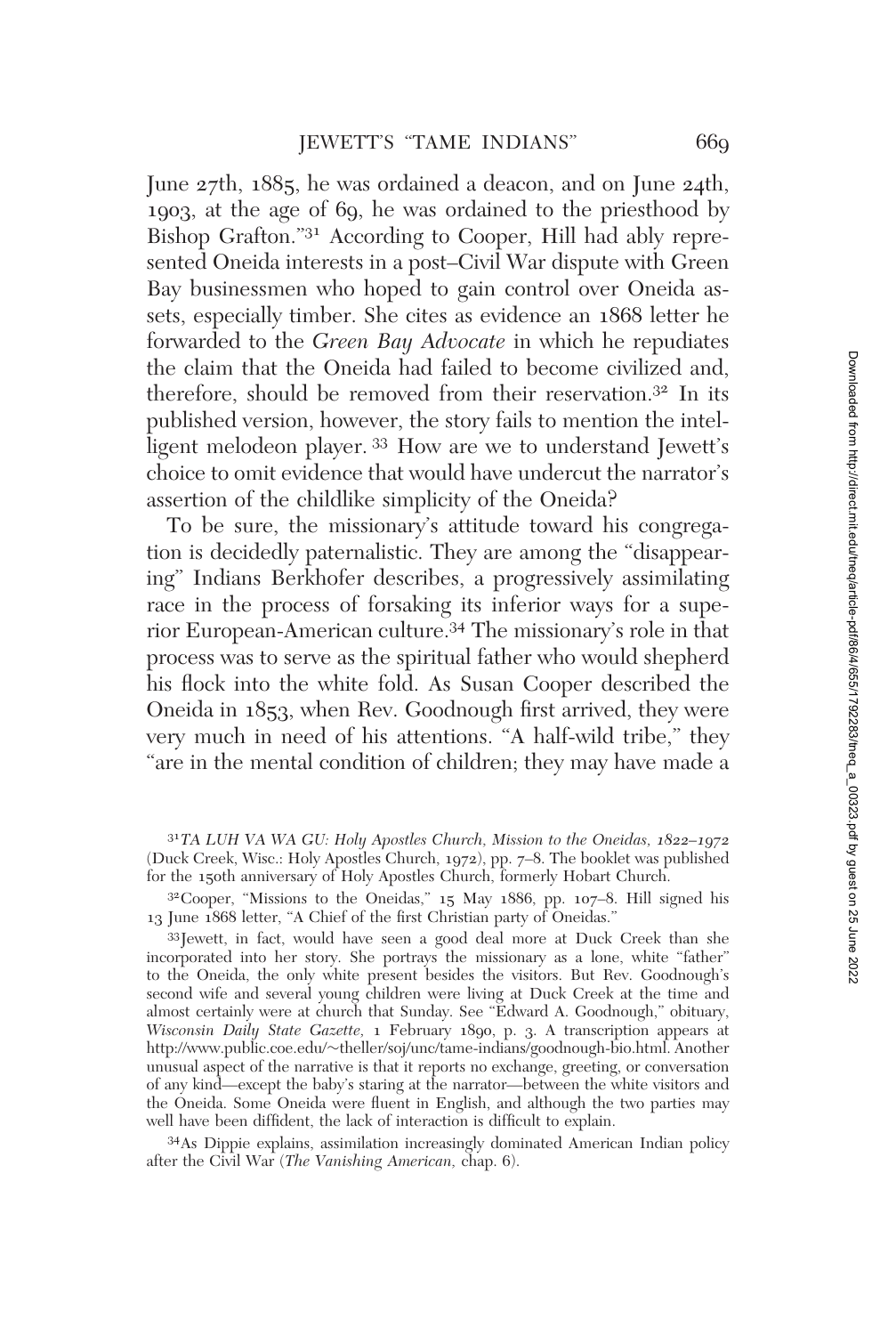promising beginning, even decided progress in the right direction, but if abandoned by their guides they must inevitably fall back." Cooper also reports approvingly the Oneidas' difficult but steady evolution in assuming English as their primary language and in becoming "more civilized."<sup>35</sup> Toward the end of his life, Goodnough proudly proclaimed that "the grand work of Christianizing the Indians is still going on. They are eager and willing to be taught the ways of the white men, and exhibit a great advancement in methods of civilization. During my stay here, I have encouraged them especially to speak English, and to adopt our manners and customs. The progress they have made is owing to the church, more than to any other one thing."<sup>36</sup>

The narrator has it on good authority, then, that the Oneida are only just beginning to emerge from their primitivism. The missionary's description of his parish, however, undercuts his patronizing assessment. As the narrator recalls,

we had a pleasant little talk with the missionary, who told us he had lived there twenty years, and that the people were going to build a new stone church soon. And he showed us bead-work and pretty moccasins that the squaws had worked, and told us how much they are like children, and that they rarely save money; so when they are ill and old they are very forlorn. They are superstitious and remember many of the strange old legends; and I should like so much to have talked a great while longer, and to have asked him to tell me the legends and more about his parish. He had a sweet, kind face and seemed so fond of them and so proud of their progress since he came to live with them.<sup>37</sup>

The missionary's account is complicated by the fact that his parishioners are about to build a new stone church; in other words, they have accumulated the resources needed to achieve their communal goal even though, as individuals, they (or at least some among them) fail to save for their own future

<sup>35</sup>Cooper, "Missions to the Oneidas," 27 March 1886, p. 784.

<sup>36</sup>Reported in "Goodnough," obituary.

<sup>37</sup>Jewett added the information about the missionary collecting Oneida legends when she revised her manuscript.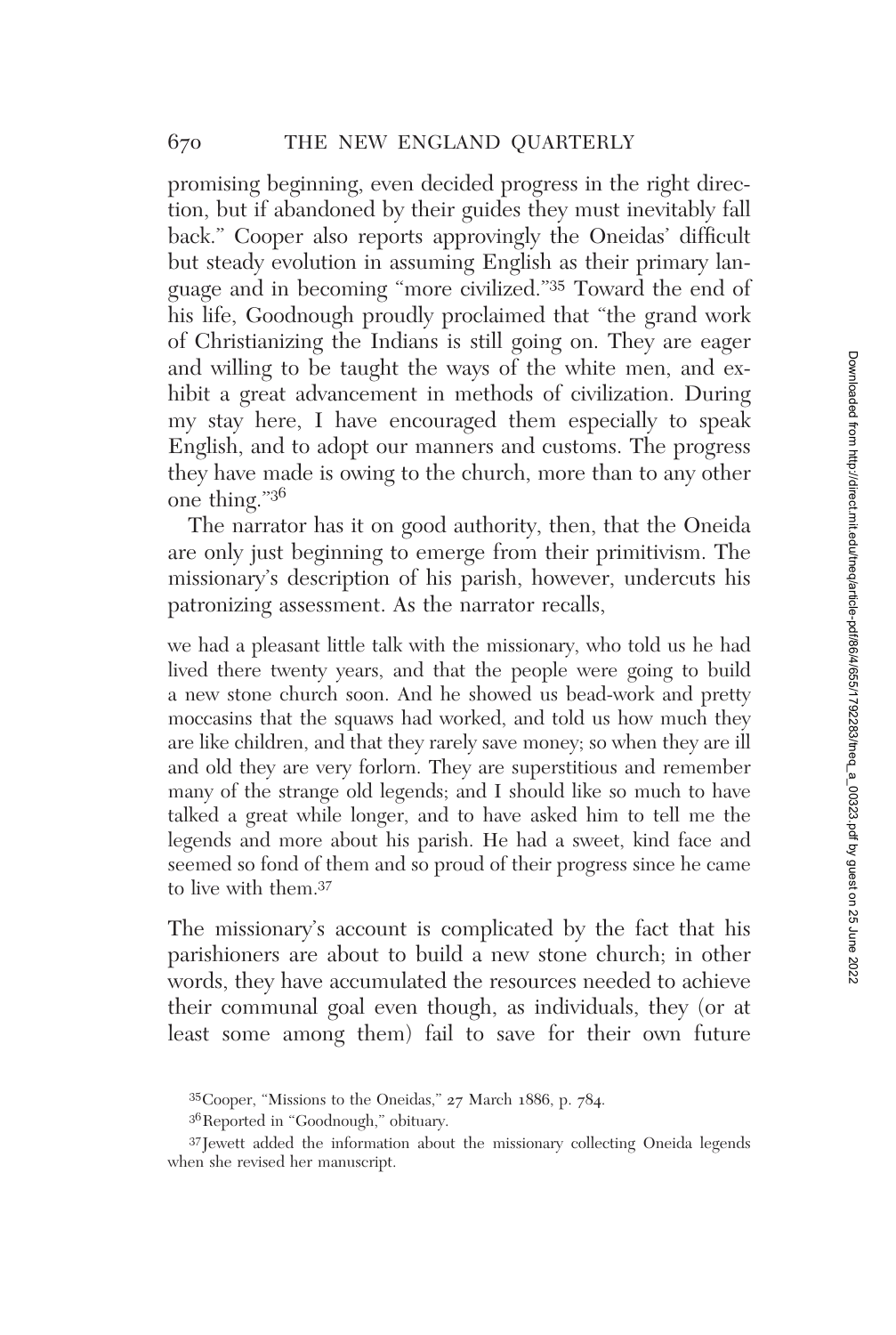needs.<sup>38</sup> And thus, because they fail to meet his expectations in all particulars, the missionary continues to view the Oneida as childlike.

Through the pastor's reflections on his experience at Duck Creek and the narrator's implicit reactions to them, the Oneida emerge as an interestingly hybrid culture. The missionary remains frustrated that his tireless efforts to Christianize the Oneida have not made sufficient inroads into their superstitions and the folklore they transmit through an oral culture. The narrator, however, regrets that she had not stayed long enough to hear the pastor recite the very legends he disdained. Though hybridity is not a concept Jewett alludes to in "Tame Indians," the concept gains traction later in her career. In "From a Mournful Villager" (1881), for example, she explores how American frontier culture is transforming smalltown New England which, in her part of the country, is the minority culture under pressure to assimilate; in that sketch, she recommends careful preservation of the best of the old values.<sup>39</sup> In "Tame Indians," the narrator's commentary reveals the Wisconsin Oneida to be a mature, developing culture that is actively adapting to its own ends, not simply accepting, core Christian beliefs and customs of worship as well as a number of technologies, ranging from architecture and dress to musical instruments. That selective process also involves resistance, and the sites of resistance that most interest the narrator are religion, storytelling, and language, language especially.

The Oneidas' commitment to their cultural autonomy is most evident in their reluctance to communicate and worship in English. Even though he has served the parish for twenty years,

<sup>39</sup>Jewett, *Novels and Stories,* pp. 585–97. Jewett collected the piece in *Country By-Ways* (Boston: Houghton, Mifflin & Co., 1881).

<sup>38</sup>In the Houghton manuscript, where Jewett records the missionary calling the Oneida lazy, in the sense of refusing to "work steadily," he also reports that they have been preparing to build a new church for a long time. Cooper says that the Oneida, on their own and over many years, labored to quarry stone and prepare lumber, and provided donations and raised funds locally to accumulate \$6,000 in cash for a new church by the spring of 1884. However, their church fund disappeared in a bank failure that year. Further sacrifices, along with a national appeal from Bishop Brown, restored the fund to \$5,000 by 1886, allowing them finally to begin work ("Missions to the Oneidas," 5 June 1886, p. 155).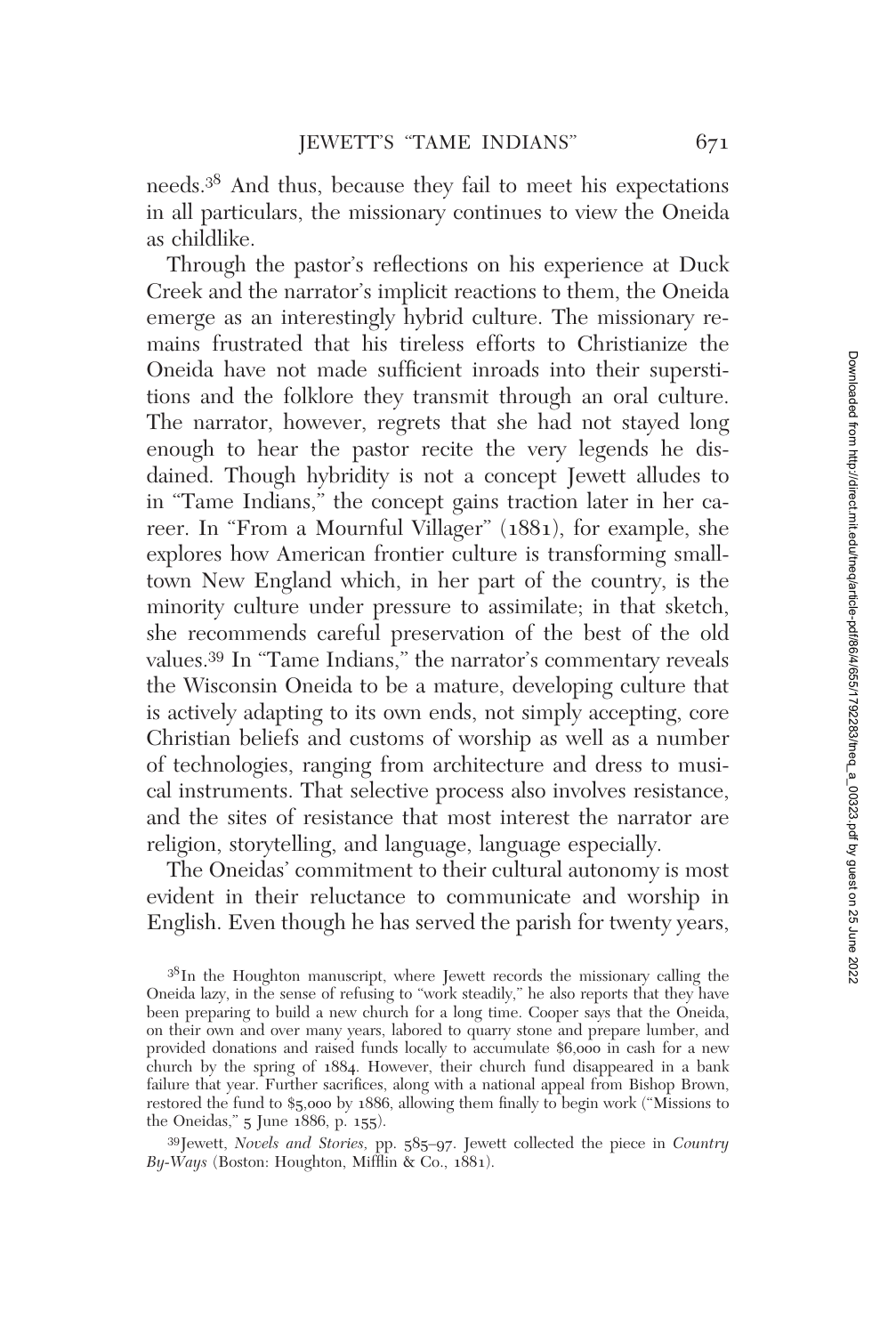the missionary has failed to persuade the Oneida to sing hymns in English, to use the English *Book of Common Prayer,* or to follow his sermons without the benefit of an interpreter. In an 1877 report on the mission, Bishop J. H. Hobart Brown of the Diocese of Fond du Lac wrote in puzzled admiration, "The great obstacle to the spiritual and social improvement of the tribe is the tenacity with which they cling to their own language. It is delightful to hear them speak and sing the praises of God, but if they could be induced to speak, read and write in English, it would not be long before the last shadows of heathenism would be driven from their hearts. . . . [B]ut their daily life shows that their faith must be nearly right."<sup>40</sup> Brown considers maintaining their language a lingering sign of heathenism, but by this means the Oneida keep control of their culture; what they adapt from whites is chosen and added or blended.

The narrator seems to glimpse that cultural dynamic at work during the course of the church service. The missionary's sermon, she reports, was short and simple, "just such a sermon as would be preached to children. I remember I liked it exceedingly."<sup>41</sup> Of the translator, she says, "He had a fine, deep voice and a grave manner, and used many gestures, so he reminded me of what I had read of the speeches the braves made around the council-fires." Though the narrator does not reach such a conclusion, one may infer from her description that the interpreter is not *simply* translating the sermon but is adapting it to Oneida cultural norms, as Doctater may also have done in translating the congregation's prayer book.<sup>42</sup> Doctater, by his

<sup>41</sup>Cooper confirms the narrator's characterization of the sermons preached by Goodnough in "Missions to the Oneidas," 10 April 1886, p. 28. Johanningsmeier notes that the narrator undercuts the assumption that simple sermons are merely for children ("Subverting Readers' Assumptions," p. 246). Jewett expressed a similar view in a 12 June 1881 letter to Parsons (Stoddart, "Selected Letters," p. 137).

<sup>42</sup>Cooper points out that the Oneida particularly valued Doctater's translation and "often read it in their homes with pleasure" ("Missions to the Oneidas," 10 April 1886,

<sup>40</sup>Rev. J. H. Hobart Brown, "The Oneida Indians," *The Church Magazine,* April 1877, p. 51. Cooper describes the Oneida devotional volumes as in active use: "a translation of the New Testament, complete with the exception of Second Corinthians; portions of the Old Testament; the prophesy of Isaiah; a hymn book compiled chiefly from our own; and three different editions of the Prayer Book" (Cooper, "Missions to the Oneidas," 10 April 1886, p. 28).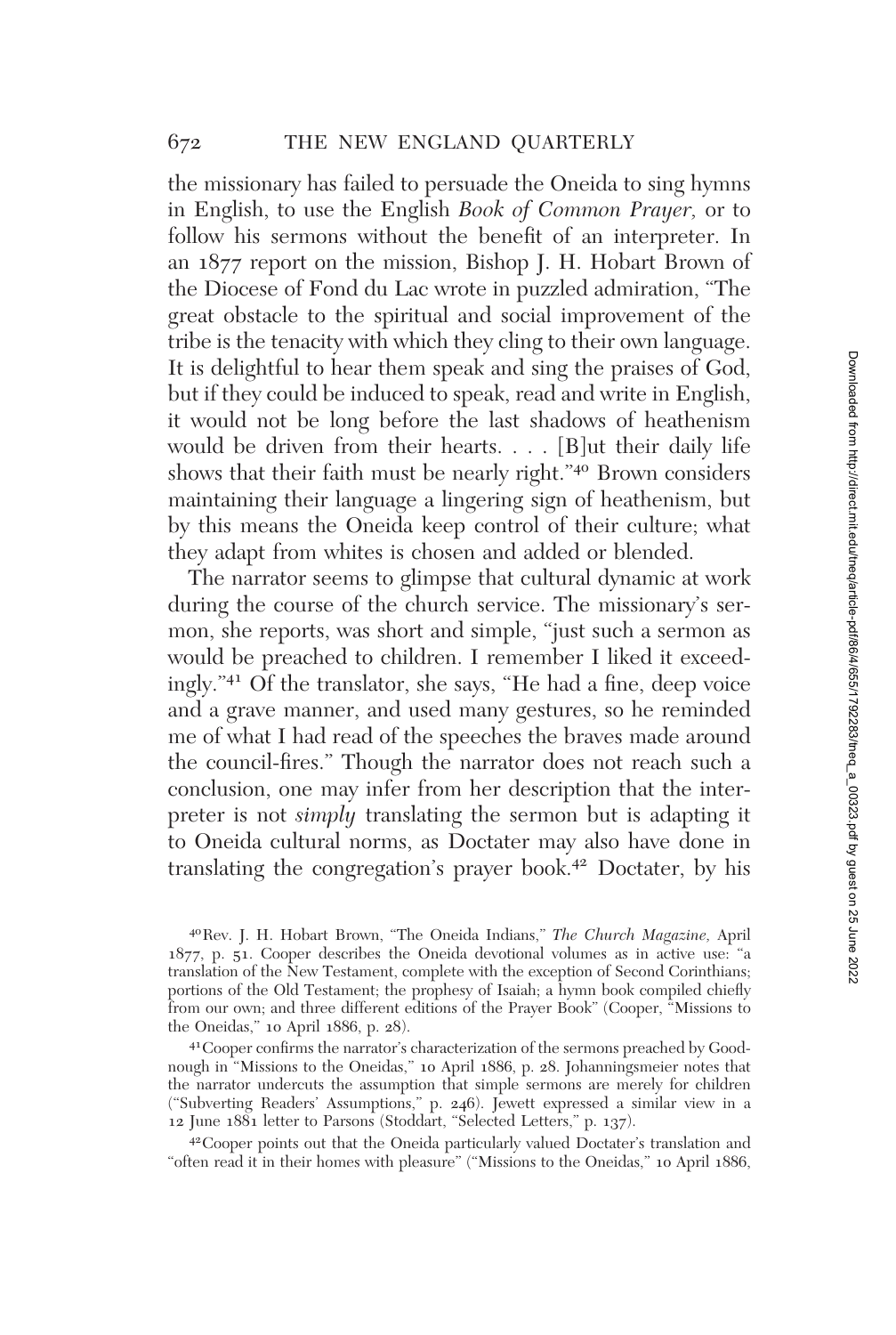use of gesture, revises Goodnough's sermon oratory, though Jewett could not have known whether he was also fitting its content to Oneida religious traditions.

Although she does not explicitly say as much, the narrator seems to understand that in narrating as in translating, someone claims the authority to represent a culture and convey it to an audience. "Tame Indians" presents a complex rhetorical scene in which a number of different individuals assume that license. The missionary, a pastor addressing his flock, appears to be in charge of the service, which he leads in English. But the words the Oneida hear are filtered through another authority, the translator. Only they know what he says, and details of the story suggest that his speech differs, perhaps significantly, from the minister's. What the missionary may think he is saying to the childlike auditors before him is re-presented, in translation, to a mixed-age congregation. The narrator introduces yet another layer of complexity. A white adult, she listens to the English version of the sermon, reflecting that though it seems to be designed for children, it is an excellent sermon for adults as well. She, too, "translates" it, and in doing so, she becomes an authority as well, reporting her experience to her child listeners and to the mixed-age readers of the *Independent*.

The multiple translations have the effect of displacing the missionary from his status as sole rhetorical authority. He, of course, laments that the Oneida are reluctant to learn English, but he has apparently chosen not to teach them in their language. Viewing the Indians as children, he seems unaware of the ways in which they may be incorporating his teachings into a hybrid culture rather than undergoing a transformation into "white people." Oneida religious practice is flexible enough to selectively accommodate new rituals and beliefs, and yet in stubbornly retaining their "superstitions" and legends, the

p. 28). In *Eloquence Is Power: Oratory and Performance in Early America* (Chapel Hill: University of North Carolina Press, 2000), Sandra F. Gustafson relates eighteenthcentury missionary David Brainerd's experience with his Delaware interpreter, Moses Titamy, whom he suspected of adapting his sermons. She points out that Native translators could act as cultural brokers, gaining status and power by means of creative translation (pp. 85–86).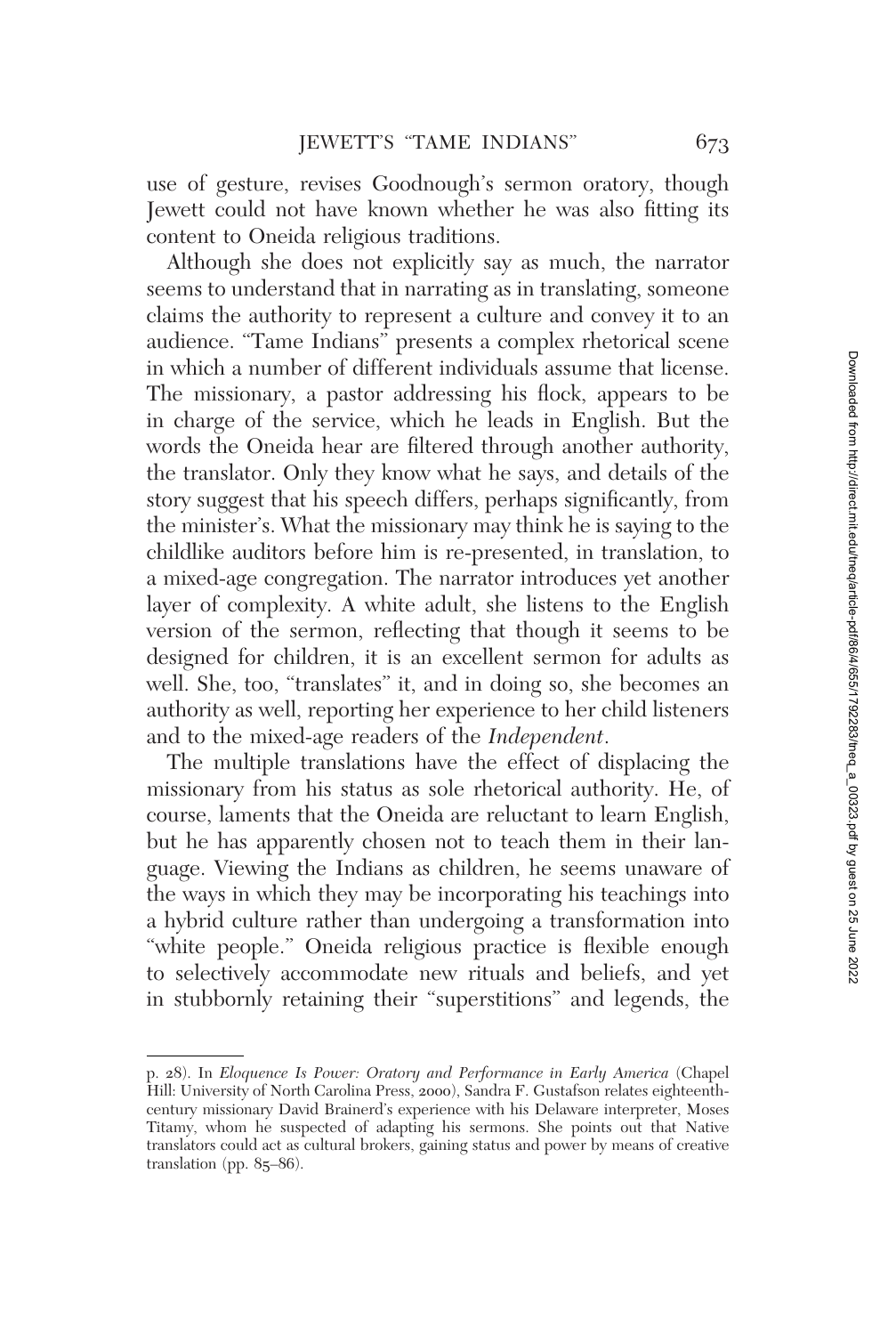Indians demonstrate that they claim a gospel of their own. Their stories are compelling; the missionary remembers them, and the narrator regrets not having heard them. Although he is probably not aware of his transformation, when he listens to the "strange old legends" of the Oneida, the missionary becomes childlike, a naïf in a foreign culture; indeed, he may have absorbed more of that culture than he realizes.<sup>43</sup> As Jewett would comment on communication between people and animals in her 1881 sketch "River Driftwood," "Taming is only forcing them to learn some of our customs; we should be wise if we let them tame us to make use of some of theirs."<sup>44</sup> This lesson, however, is unlikely to occur to the missionary, and Jewett was perhaps too polite to embarrass the kindly man in print by pointing it out.

Within the story, the Oneida appear to embrace cultural hybridity most enthusiastically in their singing. The narrator comments, "They seemed to know the hymns by heart, and their singing was very good and interested me more than anything. The tunes sounded so familiar and the words so strange."<sup>45</sup> When Jack asks if she remembers any of the words, she is sorry to say that she does not. Cast on the other side of the linguistic divide, the whites who are unfamiliar with the language of worship find themselves in the position of children. *The Book of Common Prayer* and the hymns unite all Episcopalians, but whites and Indians read different words on different pages and hear different sermons and songs. What each party understands of the other will inevitably be incomplete, its complexity and nuance abridged.

While the narrator offers substantial evidence of Oneida cultural sophistication, she does not make explicit the reasonably

<sup>43</sup>Gustafson reports that David Brainerd was more anxious than Goodnough seems to be that he would be contaminated by pagan beliefs (*Eloquence Is Power,* pp. 86–88).

<sup>44</sup>"River Driftwood" is in Jewett's *Country By-Ways* (Boston: Houghton, Mifflin & Co., 1881), p. 4.

<sup>45</sup>That the Oneida know their hymns by heart suggests that they may be singing them outside of church, a cultural practice that would accord with Michael McNally's findings in *Ojibwe Singers* (New York: Oxford University Press, 2000).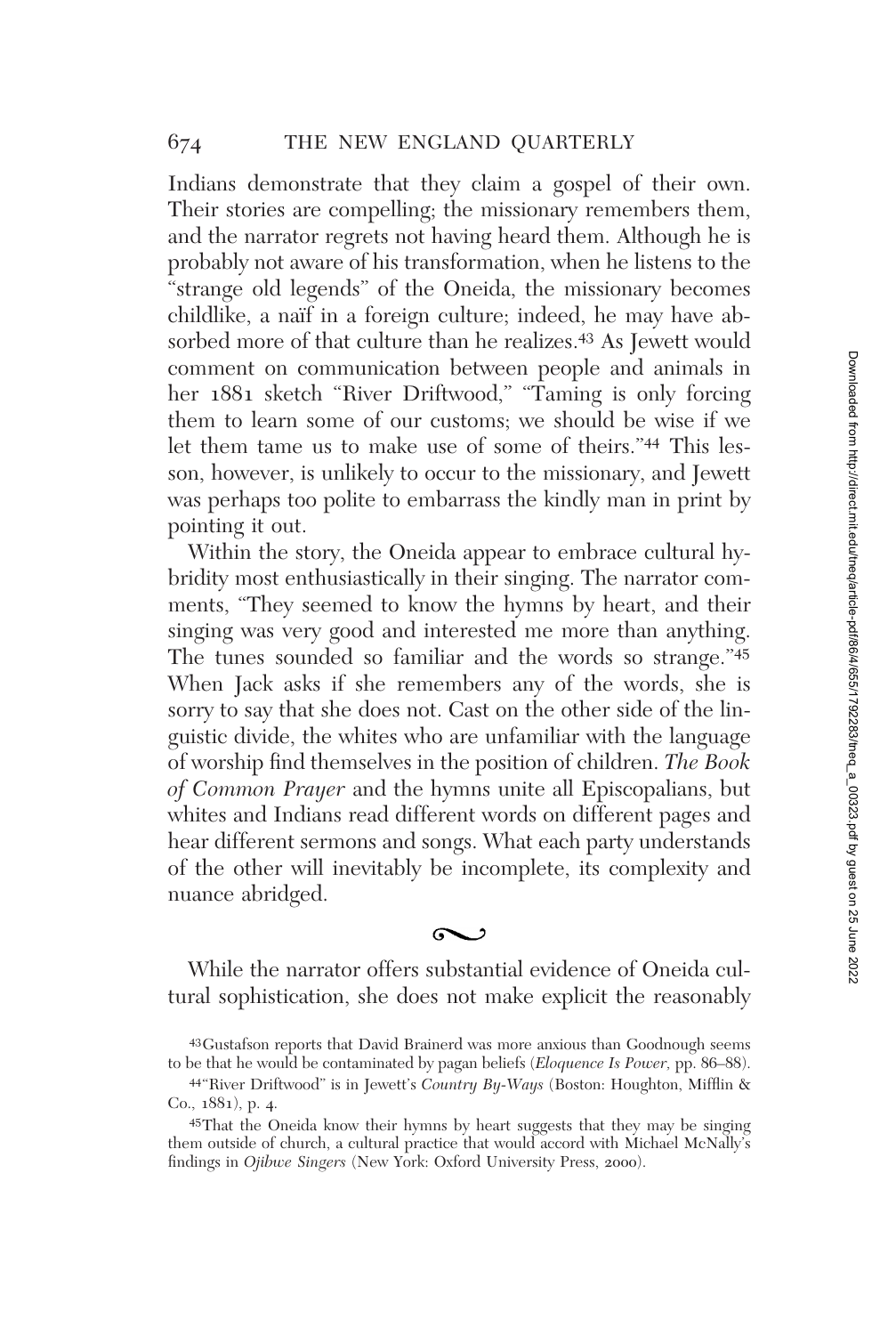obvious inference that the missionary's paternalism is ill placed. Jewett thus opens a gap between her authorial position and the narrator's, prompting adult readers of the *Independent* to question the narrator's ready acceptance of the idea that the Oneida are childlike. Jewett's most complex and risky rhetorical move occurs at a fifth relational level.<sup>46</sup> Jewett's father had once counseled her to "write the things themselves just as they are."<sup>47</sup> Following his advice, she takes the risk of limiting her narrator's perspective while giving readers the wherewithal to challenge her conclusions and yet to recognize as well that the narrator knows more than she is able to convey to the children listening to her story. After all, portraying the Oneida as childlike suits the narrator's rhetorical purpose, which, in part, is to establish a connection between Bessie and Jack and the Oneida that replicates the fellow feeling she and her adult friends felt they had shared with the Indians at Duck Creek.

At the mission church, Jewett powerfully and decisively experienced the ethical value of becoming acquainted with one's neighbors. Cultural differences, she resolved, should not be seen as dividing walls but, rather, as doors that open out toward the delightfully new. One of the more appealing features of social life, cultural differences render people interesting and useful to one another. As Jewett implies in "River Driftwood," cultural imperialism is a dead end; what we should value is cultural diversity and the opportunities it affords for one culture to share the best it has to offer with other cultures.

In the rhetorical complexity of the social interactions taking place at Duck Creek, Jewett discerned a fundamental problem that she would have to tackle if she were to become a professional writer: how to address readers across a range of abilities and experiences. In the kindly Reverend Goodnough, she presented a reasonably successful speaker who would have

<sup>&</sup>lt;sup>46</sup>Johanningsmeier argues that the *Independent* tended generally to present sympathetic discussions of Native Americans, thus ensuring that readers would see through and judge the prejudices of Jewett's characters ("Subverting Readers' Assumptions," pp. 247–48).

<sup>47</sup>Cary, *Sarah Orne Jewett Letters,* p. 90; see also "Looking Back on Girlhood" (1892), in Jewett, *Novels and Stories,* p. 759.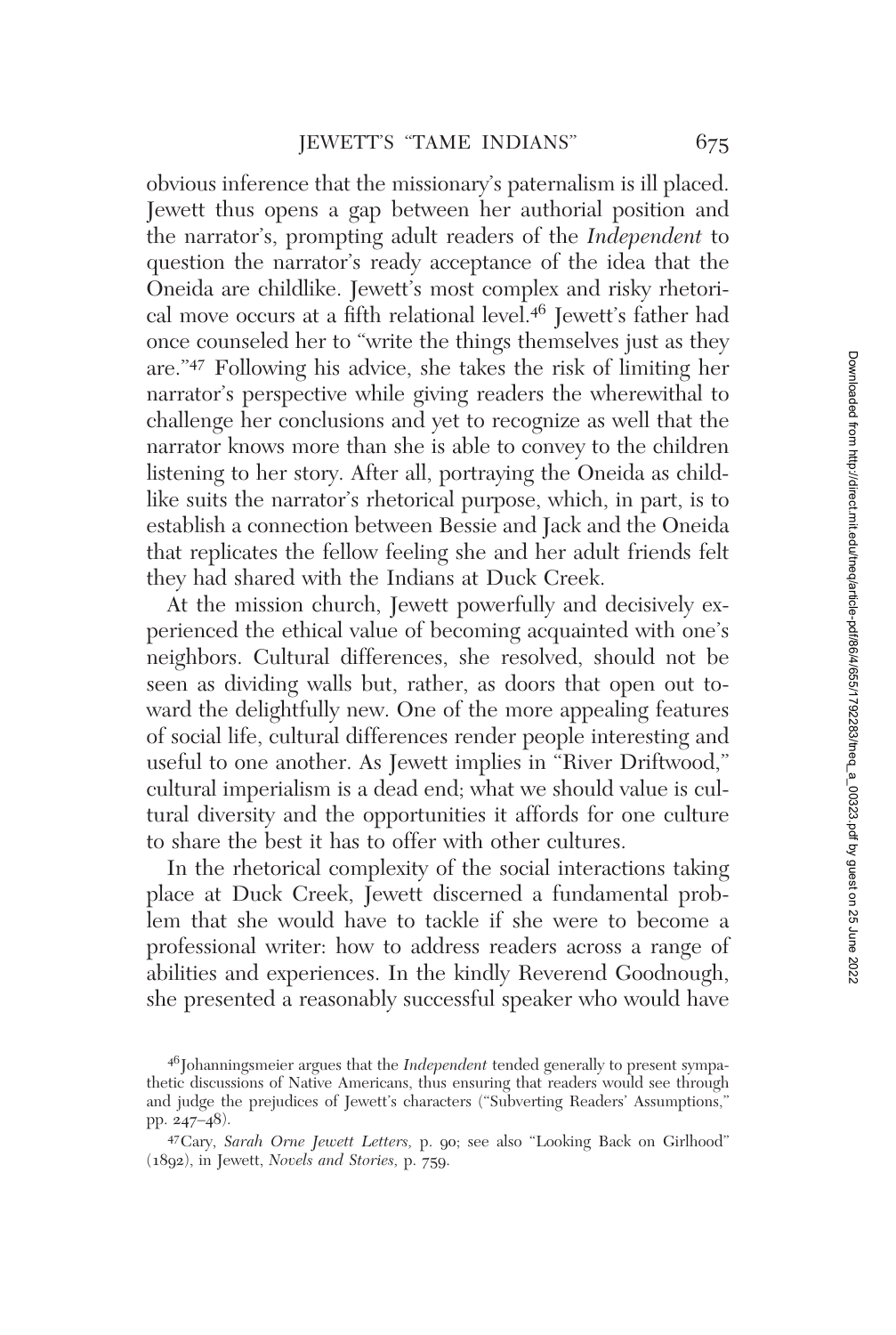been much more so had he allowed himself to be tamed, that is, had he learned how to address the Oneida in their own language. The pastor does not recognize that missed opportunity, nor does the narrator, apparently, but the reader does. Though Jewett had dared to use irony in children's stories by 1873—for example, in the opening of "The Best China Saucer" (1872)—she rarely trusted her young readers to deduce important ideas, relying instead upon direct statement. Writing for adults would compel her to revise her texts until they extracted the necessary work from readers that would result in the kind of ethical revelations she sought to impart. In her 13 July 1873 letter to Scudder, Jewett confessed that she had not yet mastered the art of revision, that tinkering with her spontaneously composed stories had so far harmed rather than helped them.

In order to revise one's work successfully, the author must develop a sophisticated understanding of his or her goals and of the needs and abilities of potential readers. By 1875, Jewett seems to have understood a good deal about risk taking and revision, as is visible in the extensive changes between the Houghton Library manuscript version of "Tame Indians" and the version that appeared in print. Jewett calls attention to the hard work of perfecting a narrative in the story's outer frame, where, having failed to devise a sound rhetorical strategy, the narrator must revise her narrative *in medias res*.

The children have asked for a story, and she simply begins telling it. However, as she interacts with her audience—Jack and Bessie—the narrator must take their interests and capacities into account. Jack says he likes Indian stories. The narrator clearly understands the sort of story he wants, because, before he even has a chance to register his preference for a tale "about fights and splendid Indians who knew all about hunting," she anticipates probable objections by emphasizing that her story is about *tame* Indians and by recommending that, when he is older, he read Francis Parkman's *The History of the Jesuits in North America* (1867) which, she suspects, will alter his romantic attitude toward "wild" Indians. According to Dippie, Parkman advocated the "convenient extinction" of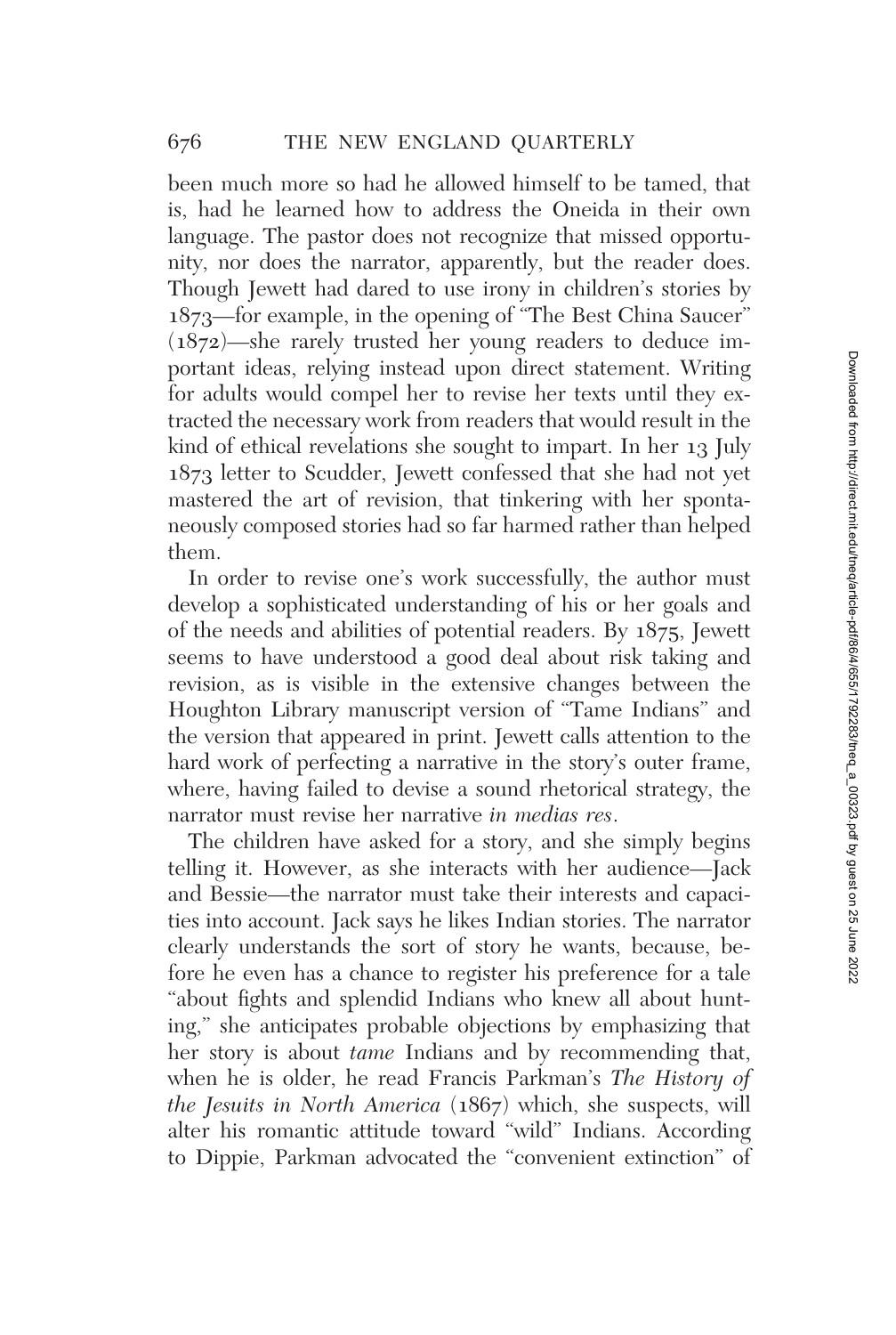Native Americans, too wild ever to be civilized, a conviction "Tame Indians" sets out to repudiate.<sup>48</sup>

The narrator tends to give Jack special attention, as if debating with him, and fails to consider how that will affect Bessie. She indulges Jack's interest in violence, in part to make clear to him its darker side. In the last instance, she sensationalizes her tale with the kind of gratuitous excess one expects in the less responsible newspapers. She relates that the Oneida at worship looked "as if they never heard of going on the warpath, or of burning people's houses and murdering them in the night [their beds], or of carrying them off captive through the woods [in winter]." The lines as quoted are based on the Houghton manuscript, with final revisions indicated by strikethroughs and brackets: "their beds" replaces "the night," and "in winter" is appended to "the woods." As she revised, Jewett embellished the horror of the narrator's description of what was *not* happening during the church service.<sup>49</sup> She also adds to the published text the entire ensuing incident that leads up to and includes Bessie's exclamation. Before Bessie weighs in with her opinion of the Indians, the narrator observes that though the Oneida have historically been a peaceable people, they are "all that are left of the great tribe, and it was pitiful to think how they have been pushed further and further back from the sea and are being crowded out of the world." The narrator has chosen to highlight the contrast between wild Indians and the Oneida to evoke sympathy for them, but her

<sup>48</sup>Dippie argues that Parkman, in accord with Samuel George Morton, concluded that Indians as a race were not capable of becoming civilized (*The Vanishing American,* pp. 82–93). In *The Jesuits in North America,* Parkman records what he saw to be the effects of the Jesuit mission: "The Indians melted away, not because civilization destroyed them, but because their own ferocity and intractable indolence made it impossible that they should exist in its presence." European settlers possessed and Natives lacked "the plastic energies of a higher race" (*France and England in North America,* 2 vols. [1865–82; repr. New York: Literary Classics of the United States, 1983], 1:623). As Coward amply demonstrates, this majority view about Native Americans, which persisted into the post–Civil War period, was widely disseminated, and sensationalized, by the press (see *Newspaper Indian*).

<sup>49</sup>The details Jewett chooses, notably the winter captivity, suggest that she is drawing upon the *French*-*led* Indian raid on Salmon Falls in 1690, which she describes in "The Old Town of Berwick" (*New England Magazine,* July 1894, pp. 592–93), one of the most frightening memories of "Indian" hostilities in Jewett's locality.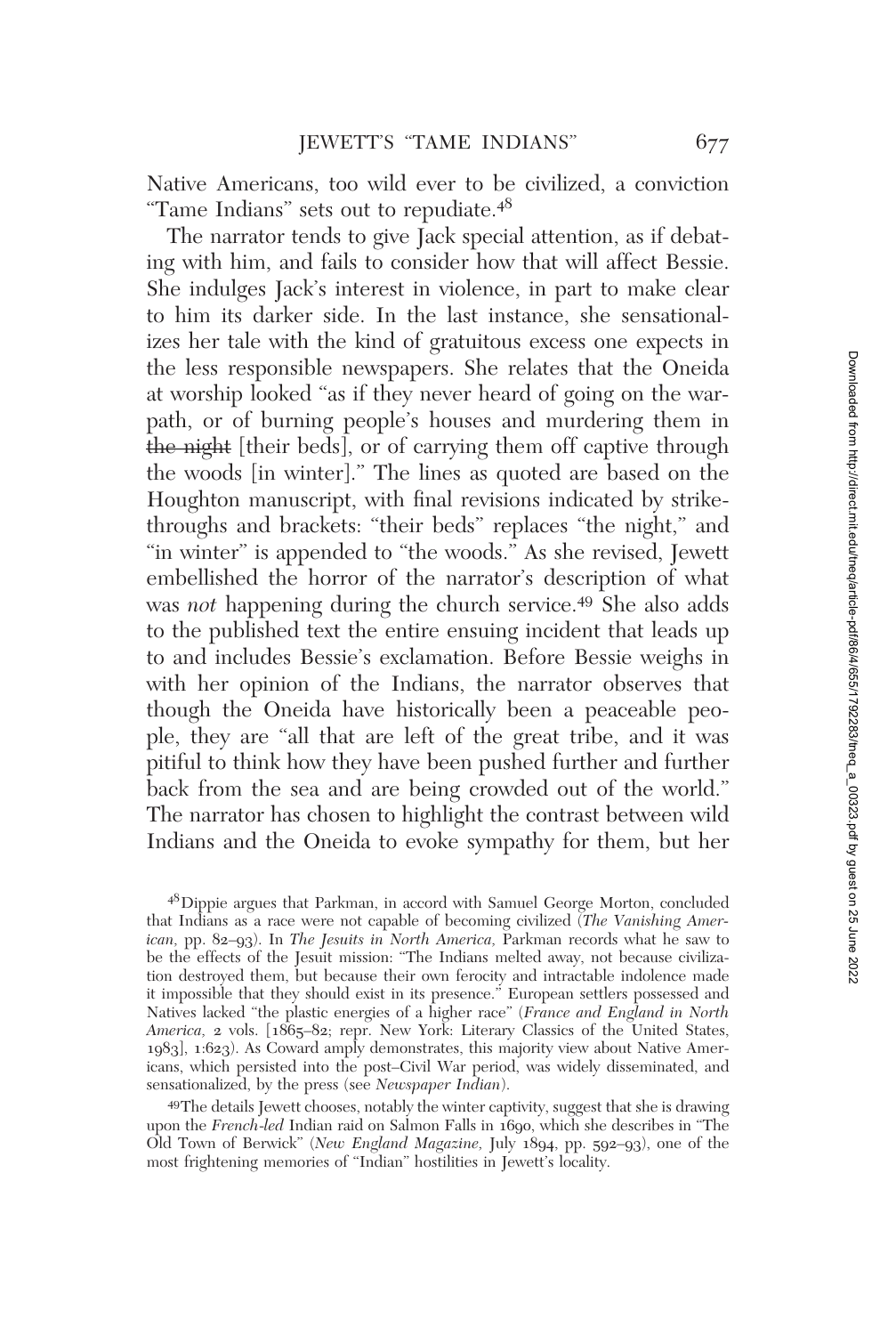rhetorical strategy backfires. Bessie blurts out: "It makes me afraid even to read about Indians, and I think these are the nicest ones I ever heard of. I am glad there isn't room enough in the world for them. Wicked things!"

Even though Bessie acknowledges that the Oneida are "nice," the narrator has failed to complicate Bessie's attitude toward Indians. Like many Americans living in an era in which wars with Indians in the West were almost continuous, Bessie is caught up in the stereotype of Indian savagery, a stereotype that supported various means of *making* Indians vanish. Bessie's terror, like that Jewett expressed in her letter to Parsons, arises from Indians' portrayal in the media: Bessie is afraid to *read* about Indians; Jewett's fear derived from storybooks. Reacting to the fear of what *some* Indians *might* do to her, Bessie naturally wishes them *all* dead. The narrator's emphasis on the peacefulness of the Oneida village has little impact on Bessie, and her energetic reaction silences the narrator, drawing her into a moment of reflection.

The brief meditation that follows marks the point at which the narrator adopts a more self-conscious and deliberate rhetorical strategy: she discovers the need to revise. Confiding in her *readers* (both adults and children), she tells them what she will *not* say to Bessie and Jack:

And I thought if we only would crowd the wicked thoughts from our hearts by putting better ones in it would be a capital plan, and then it flashed into my head that the Indians had been like weeds in the garden, which have to make room for the flowers always; but that the white people, some of them, have no right to the Indians' places, for they are no better than they were.

Reflecting on Bessie's wish to exterminate the brutes, the narrator moralizes that it is the duty of all right-thinking individuals to crowd out wicked thoughts from the gardens of their hearts by planting flowers of better thoughts. The metaphor leads her to another: European Americans have thought of Native Americans as weeds in the garden of America which should be uprooted to make way for European-American flowers. Immediately challenging the image her mind has generated, she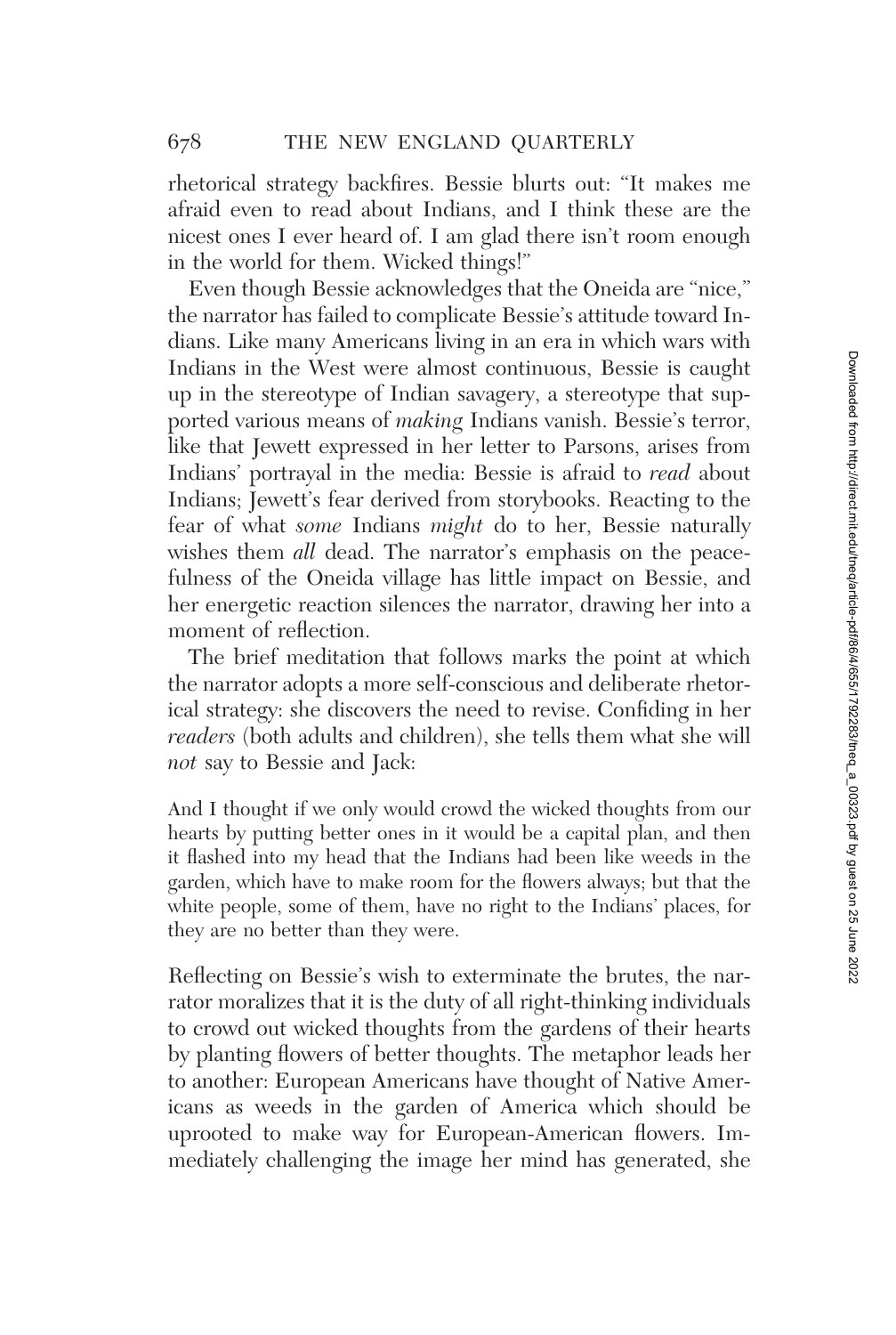decides that Indians are no more weeds than white settlers are flowers. The metaphor does not hold racially, only individually. Some Indians *have* been cruel, but her visit to the Oneida has shown her that "Indian cruelty" is not a racial trait. The white people who covet Indian lands and have taken them at Sand Creek (1864) or at Camp Grant (1871–72) are often wicked themselves.<sup>50</sup> In those few private thoughts, the narrator deconstructs the idea of Manifest Destiny as she reconstructs the popular metaphor of the American garden. She acknowledges that Indians *own* places and deserve to remain in them because they are not all wicked, any more than Bessie's moment of savagery proves that she is irredeemably corrupted, or any more than the kindly missionary's mistaken notion that his parishioners are like children proves that all whites are weeds in an American garden. At this point, when the narrator confides in her readers, Jewett may narrow or even close the gap she opened between her implicit authorial voice and the narrator's. It seems clear, at least, that the narrator here rejects the notion of morally significant differences between Europeans and Native Americans, the basis upon which Indians might be deemed inferior, whether as "weeds" or as cultural children.

Following Bessie's outburst, the narrator recognizes that she is failing to communicate to the children what she has learned from her visit to Duck Creek. She lets her readers know what she would like the children to take away from her tale, but how can she transmit that insight to Jack and Bessie? At this point, she has a second flash of inspiration; she remembers "how funny the Indian babies were." It helps to remember that the 1828 Webster's dictionary defines "funny" as "droll; comical." Her response to Bessie's tirade, then, is indirect. She does not scold Bessie or hold her accountable for her wicked thoughts. She does not preach or moralize. Instead, she tells a story, creates a picture, scatters the seeds of flowers that may displace the weeds: "'After service was over,' said I, 'we watched the

<sup>50</sup>See Colin Calloway, *First Peoples,* 3rd ed. (Boston: Bedford St. Martin's, 2008), for accounts of Sand Creek (pp. 302–3) and Camp Grant (pp. 311–12). Coward also discusses Sand Creek in *Newspaper Indian,* chap. 4.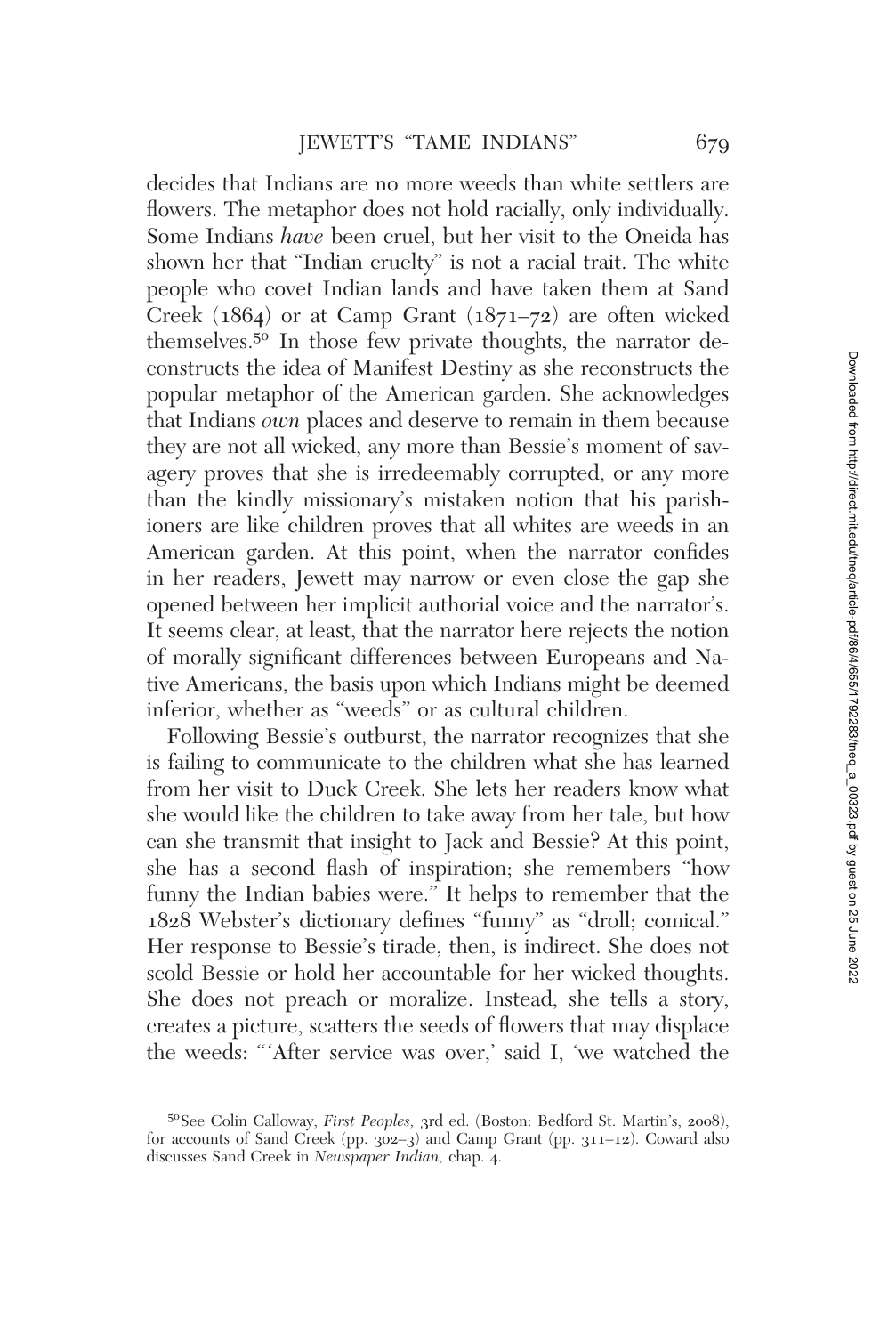people go away, and laughed to see all the pappooses ride off in state on their mothers' backs, rolled up so cozily in the shawls.'"

Rather than pontificating, the narrator offers the children an opportunity to delight in newness, to enjoy, as she did, observing and identifying with the Oneida mothers and children. She replays the word "cozy," which she had used earlier to describe the sofa where the three sit during story time. Thus, the narrator calls attention to their present comfort and safety, which she then connects to the way in which Oneida mothers care for their children, a strategy that effectively diverts Bessie from her terror and rekindles her enthusiasm for learning about the nice Oneida.<sup>51</sup> Her story back on track, the narrator is able to interest Jack and Bessie in the Oneida children, their behavior in church, the one individual baby who stared at the narrator during the service, and then in the missionary. She is able to highlight both similarities and differences between the Indian families and her child audience. Her success may be measured in the children's plan to wrap up their dog like a papoose.<sup>52</sup>

The outer frame of "Tame Indians" depicts a narrator who, in mid-narration, undergoes a transformation from an amateur into a quasi-professional storyteller. In her silent aside, she directly acknowledges her reading audience, letting them in on thoughts she considers too mature for her outer-frame auditors, Bessie and Jack. In that brief aside, she exposes the core idea behind the Indian stereotypes the story as a whole presents and subverts, unmasking the evil desire of some whites to take Indian land if they might. Converting strangers into neighbors by means of storytelling requires tact, such as knowing when not

<sup>51</sup>Jewett deploys similar rhetorical strategies several times in her career, encouraging young people to rethink their stereotypical views of Native Americans. See, e.g., her poem "York Garrison: 1640," in *Wide Awake,* June 1886, pp. 18–22, and Blanchard's presentation of Jewett's report, in her 10 November 1890 letter to Louisa Dresel, of playing "scouting for Indians" with her nephew (p. 202). A less dramatic example appears in "The Orchard's Grandmother" (1871).

<sup>52</sup>Here my reading differs from Johanningsmeier's; he sees the narrator engaging in self-discovery as she constructs her narrative for the children. In his view, she becomes increasingly doubtful "about the authority of her own point of view" ("Subverting Readers' Assumptions," p. 245). As a result, she is frustrated that the children have not absorbed her own growing distrust of stereotypes.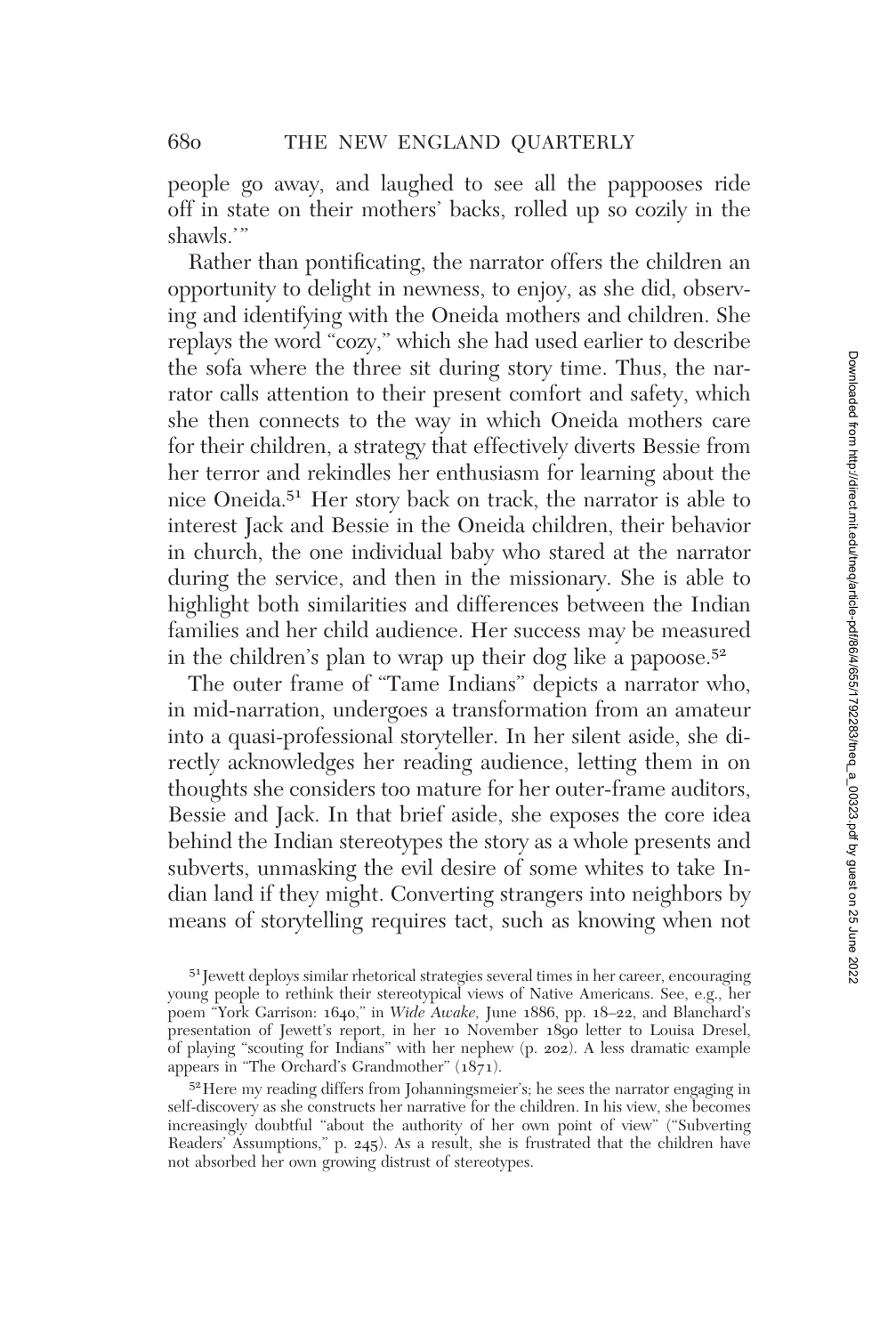to say what one is thinking. It requires rhetorical skill, knowing what means will work at what times with what audiences. It requires hewing to the discipline of showing, of providing pictures of characters in thought and action and allowing readers to make inferences based upon them. It requires risk taking, being willing to accept that not every reader will see through a narrator's limitations. And it requires revision, developing a sophisticated understanding of one's goals and altering the text to meet readers' needs and abilities.

#### ت

That Jewett's professional career may have originated in the pleasurable undoing of negative stereotypes about Native Americans did not free her from the structures of her culture and its assumptions. Toni Morrison, who, in *Playing in the Dark* (1992), speaks of how white American writers must struggle to write humanely in a wholly racialized society, says the best authors recognize that in America "there is no escape from racially inflected language," and she asks critics to study the complex work "writers do to unhobble the imagination from the demands of that language."<sup>53</sup> While Jewett in 1875 seems able to see through contemporary stereotypes of Native Americans and sets out eagerly to overturn them, still, in work published through 1875, one finds references to racial and cultural stereotypes that should disturb alert twenty-first-century readers. In "Desert Islanders" (1872), children pretend to be cast away on an island where they must be careful to watch for savages. In "Cartridges" (1874), she describes Sepoys as "ignorant and undisciplined" before their English mentors took them in hand. In "The Turtle Club" (1875), she compares misbehaving schoolchildren to "wild Arabs."<sup>54</sup> "Tame Indians"

<sup>53</sup>Toni Morrison, *Playing in the Dark* (New York: Vintage, 1992), pp. 12–13.

<sup>54</sup>Noting that Jewett seems rather easily to accept and include in her writing stereotypes of peoples who are distant and, to her, exotic recalls one of Johanningsmeier's main points about "Tame Indians": that it shows her questioning contemporary ideas of white supremacy. Jewett's ideas about race have been hotly contested ever since the issue was first raised decisively by Amy Kaplan ("Nation, Region, and Empire," in *The Columbia History of the American Novel,* ed. Emory Elliott [New York: Columbia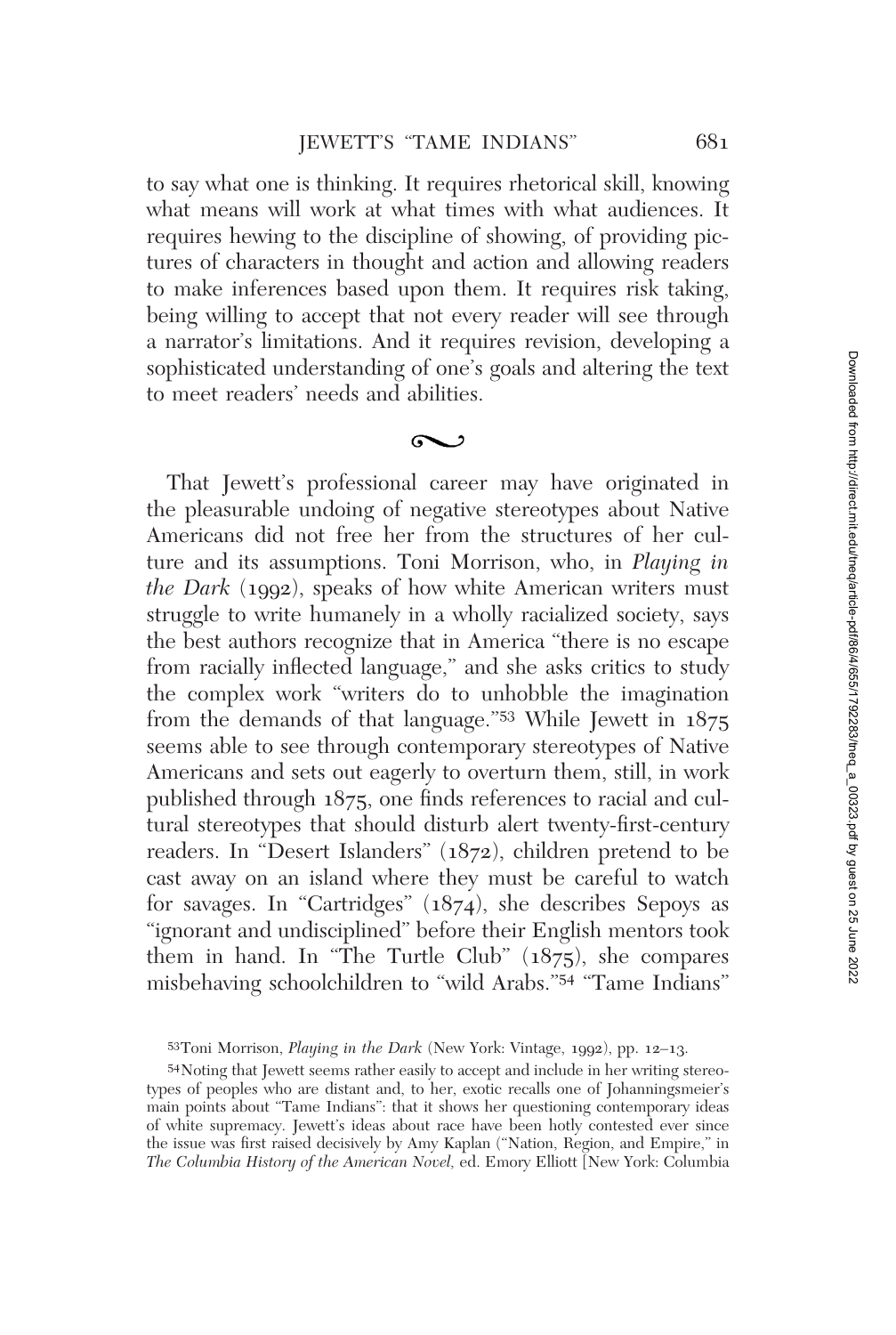suggests that Jewett, like many Americans, then and now, could recognize and resist stereotyping people with whom she had some acquaintance—rural New Englanders, timid urban ladies, Native Americans, African Americans, Irish and French-Canadians—while at the same time, perhaps unconsciously, deploying stereotypes in other contexts in which her awareness has not been so obviously provoked.<sup>55</sup>

Finally, of course, we cannot know whether the 1872 encounter with the Oneida that liberated Jewett and her friends from some stereotypes was *the* decisive moment at which she recognized that her vocation was to convert strangers into neighbors by telling stories. She gave the Duck Creek episode serious attention in her writing—a letter, a journal entry, a story—and she explicitly connects the visit with her coming to key understandings about herself. Moving her friends from impatience to enthusiasm toward the Oneida illustrates her favorite plot form, the transforming visit, a form that particularly served her desire to use her writing to do good in the world. Jewett's stay in Green Bay and her decision to become a professional writer mark her transition out of what she characterized as a spiritually dark period in her life. In the same May 1873 journal in which she recorded her decision

University Press, 1991], pp. 240–56), and by Richard Brodhead in *Cultures of Letters* (Chicago: University of Chicago Press, 1993), chaps. 4 and 5. Just how difficult it is to determine Jewett's position in any particular case can be seen in "The White-Rose Road," an autobiographical sketch, collected in *Strangers and Wayfarers* (Boston: Houghton Mifflin, 1890). What is one to make of her statement that the "pine woods and the Indians seem to be next of kin" in that the woods "had no idea of losing in their war with civilization and the intruding white settler" (*Novels and Stories,* p. 710)? Especially unsettling is her diary entry of Sunday, 15 August 1869: "Very rainy. Went to Church all day. Miss Lizzie Parks & Mr Barker of California sat with me in the morning. A nigger preached in the afternoon—." This is the only use of "nigger" so far noted in Jewett's writing. What did the word mean in Jewett's family, community, and church four years after the Civil War?

<sup>55</sup>Jewett published a number of works that included Irish, French-Canadian, and African American characters. The Irish stories, with a careful introduction, are collected in *The Irish Stories of Sarah Orne Jewett,* ed. Jack Morgan and Louis A. Renza (Carbondale: Southern Illinois University Press, 1996). I examine African American characters in "To Each Body a Spirit: Jewett and African Americans," *New England Quarterly* 84.1 (March 2011): 123–58, as does Josephine Donovan in "Jewett on Race, Class, Ethnicity, and Imperialism: A Reply to Her Critics," *Colby Quarterly* 38.4 (December 2002): 403–16.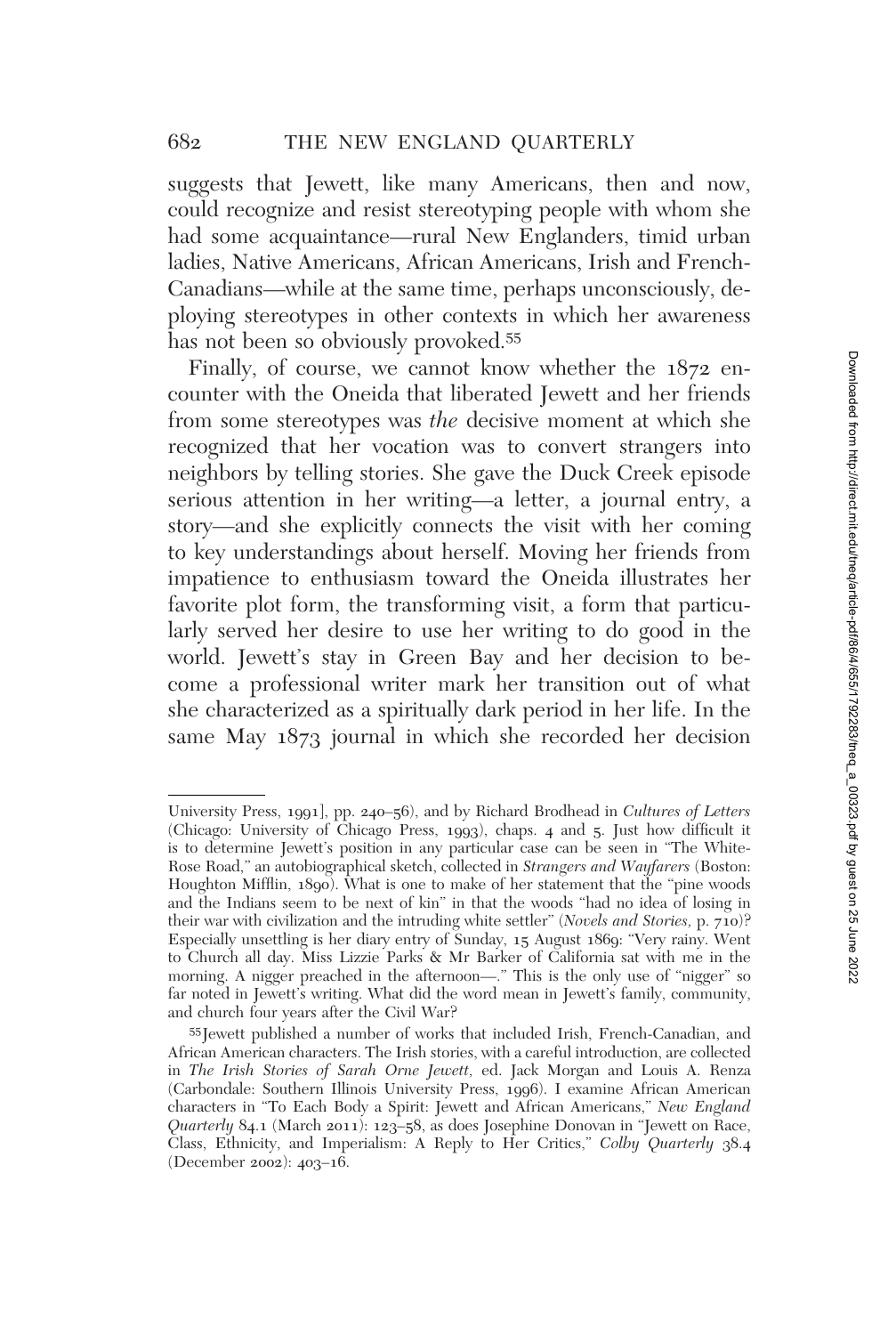to write professionally, she noted (what follows is a literal transcription):

The days are over with when "the question of my own personal salvation was the whole of religion to me" as some one wisely says and now I am living another kind of life from the one I was snarled and tangled up in [two?] years ago when this book, half journal and half extract book, was begun. I know better what I am doing, and this I owe in great measure to Prof — Parsons, who has been one of my best friends these last six months — Whose letters and whose books and what he himself has said to me have made me wiser and better.<sup>56</sup> I think of my writing in a very different way from what I used. It is no longer an amusement merely but *my work*. In a review of Miss Thackerays last novel I found this "In short, the tenderness of a loving womanly heart pervades the whole book. It is *Miss Thackeray* in "Old Kensington" that makes it so delightful a story." — This is what I wish; to be so good and true that myself in my stories, my books if I write them; will be sympathetic, and I hope they may never fail to be interesting and helpful and strong to do good, because there is no life or reality running through and my own heart is cold and selfish. And I mean never to finish a story without putting in at least some little word that will help people to be happier, and to grow better.

By the end of her career, when she wrote her famous 1908 letter to Willa Cather, Jewett was surer of the relationship between being good and writing well: "you must write to the human heart, the great consciousness that all humanity goes to make up. . . . And to write and work on this level, we must live on it. . . . We must be ourselves, but we must be our best selves."<sup>57</sup> Much of her journal of 1871–73, though, is taken up with her struggle to discipline herself to live for others and not for herself, as the idea of Christianity she shared with her young female friends demanded, and with groping toward a way to realize the exclamation she recorded on the title page of that

<sup>&</sup>lt;sup>56</sup>For a discussion of Theophilus Parsons's influence on Jewett as person and artist, see Josephine Donovan, "Jewett and Swedenborg," *American Literature* 65.4 (December 1993): 731–50.

<sup>57</sup>Annie Fields, *Letters of Sarah Orne Jewett* (Boston: Houghton, Mifflin, 1911), pp. 249–50.